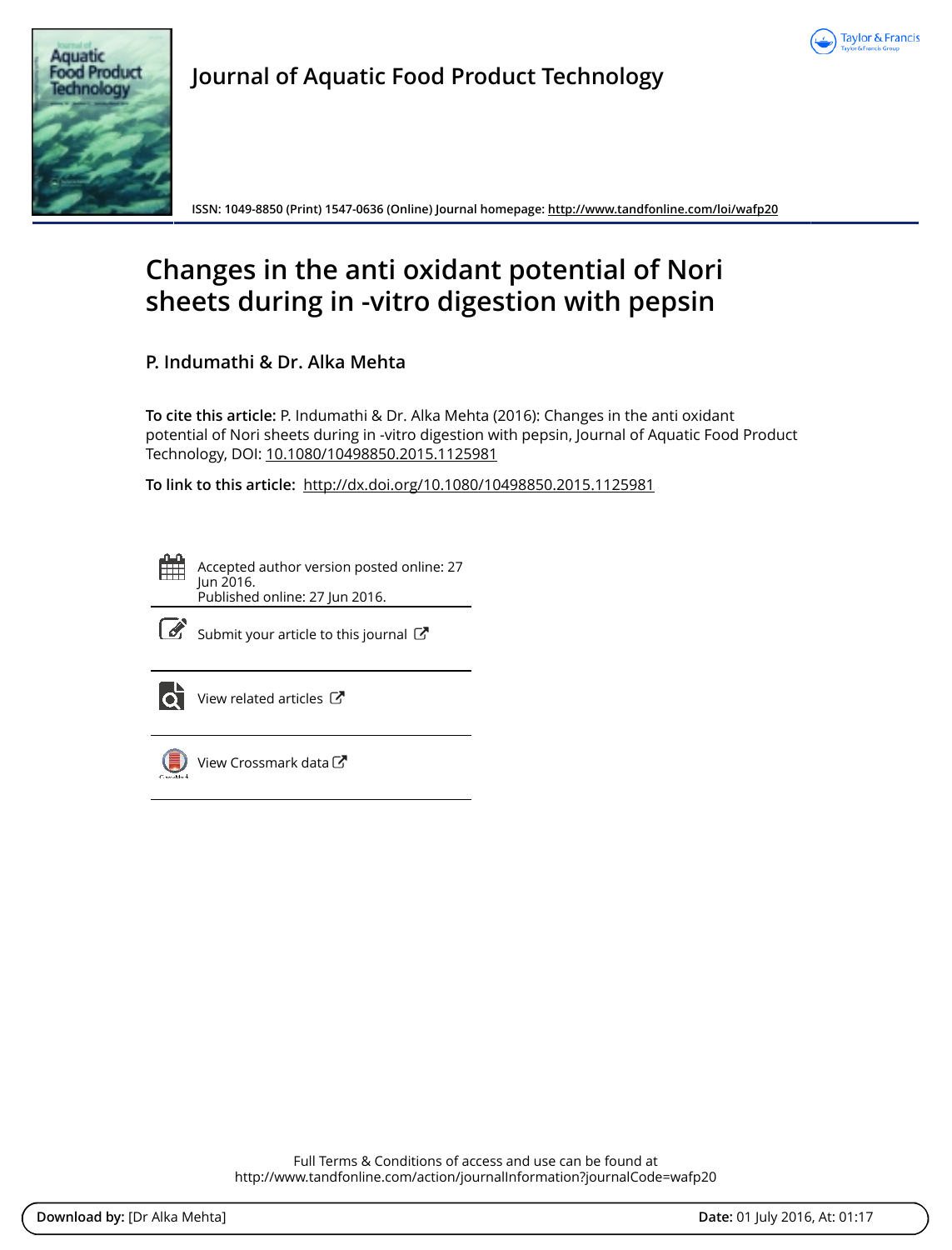# **Changes in the anti oxidant potential of Nori sheets during** *in -vitro* **digestion with pepsin.**

**First author:** P. INDUMATHI School of Biosciences and Technology VIT University.

**Corresponding author:** Dr. ALKA MEHTA Professor, School of Biosciences and Technology VIT University.

**Corresponding author's address:** Dr. ALKA MEHTA

 Professor, School of Biosciences and Technology VIT University, Vellore-632 014, Tamil Nadu, India.

Tel No: +91-416-2202479. Fax: +91-416-2243092.

**E mail ID:** alkamehta@vit.ac.in

**Short version of title:** Anti oxidant activity of Nori sheets.

**Keywords:** Anti oxidant activity; DPPH; Nori; Porphyra; Pepsin

**Changes in the antioxidant potential of Nori sheets during** *in -vitro* **digestion with pepsin** 

#### **Abstract:**

Acceleration School of Biosciences and Technology<br>
VIT University,<br>
Corresponding author's address Cr. ALKA MEHTA<br>
Professor,<br>
School of Biosciences and Technology<br>
School of Biosciences and Technology<br>
School of Bioscienc Nori, the dried sheets of *Porphyra*, is a popular edible seaweed and a potential source of high quality protein, vitamins, and minerals. In the present study, the antioxidant potential of Nori has been investigated. For this purpose, an aqueous extract was obtained by soaking powdered Nori in KCl-HCl buffer and hydrolyzing it with pepsin. The antioxidant activity of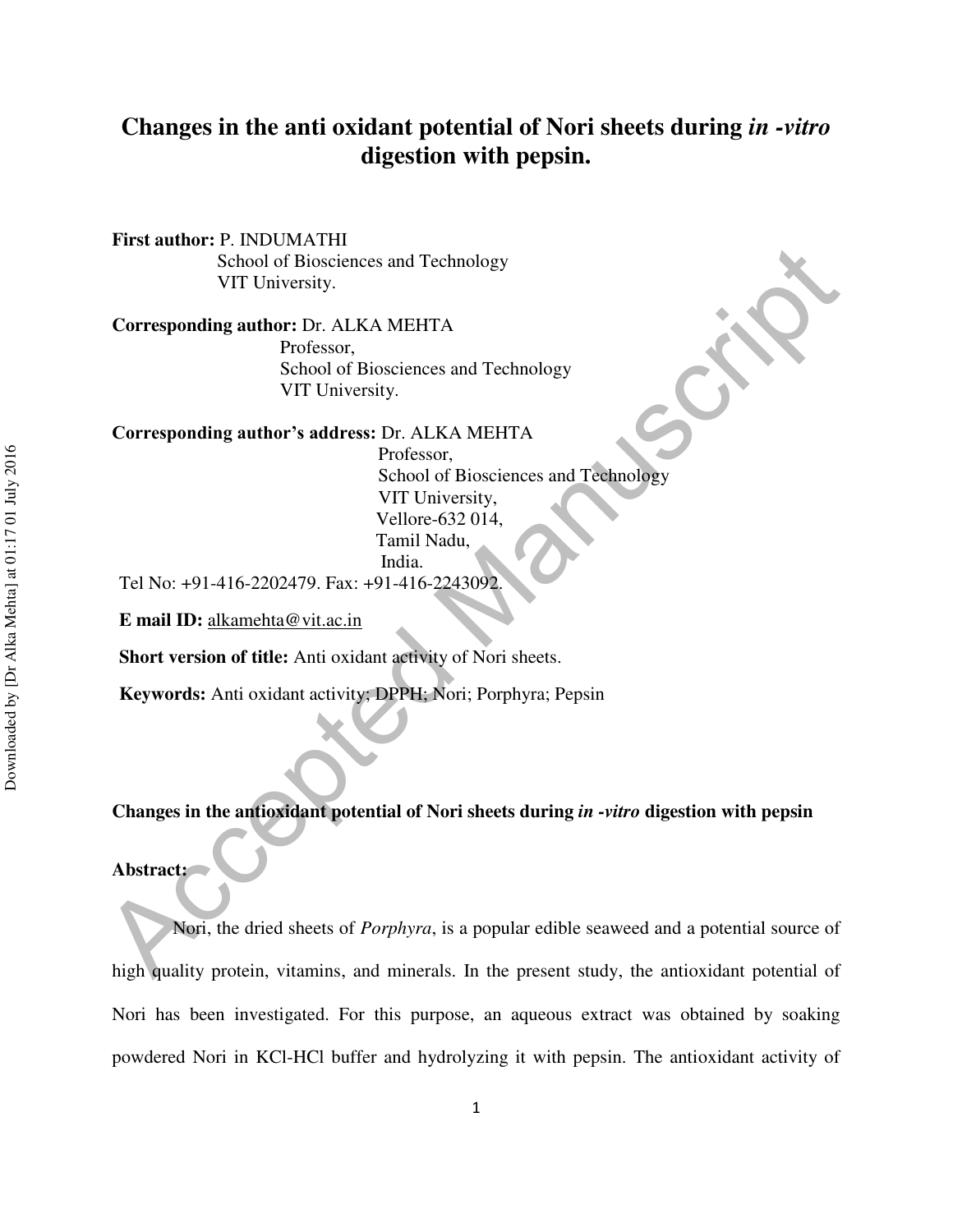aqueous extract of crude as well as pepsin hydrolyzate was evaluated using 2,2-diphenyl-1 picrylhydrazyl (DPPH) radical scavenging activity, reducing power, total antioxidant capacity and lipid per oxidation by thiobarbituric acid reactive substances (TBARS) and compared with Lascorbic acid. After hydrolysis, the scavenging ability and inhibition of lipid per oxide was doubled, and  $a \sim 7$  fold increase in reducing power activity was observed. The small molecular weight fractions (F-II) of hydrolyzate obtained after gel filtration showed further increase in the activity. These results demonstrate that hydrolysis produces better antioxidants that could be used as an alternative to synthetic antioxidants.

**Keywords:** Antioxidant activity; DPPH; Nori; Porphyra; Pepsin

# **1. Introduction**

accorbic acid. After hydrolysis, the scavenging ability and inhibition of lipid per oxide was<br>doubled, and a - 7 fold increase in reducing power activity was observed. The small molecular<br>weight fractions (F-II) of hydroly In recent years, it has been determined that degenerative diseases result from an increase in oxidative stress. An imbalance in formation of pro-oxidants and antioxidants results in accumulation of free radicals and ROS. Consequently, they become stable by binding with macromolecules like DNA, proteins or lipids, resulting in damages to cells. This damage contributes to degenerative diseases, such as cancer, atherosclerosis, cardiovascular, and inflammatory diseases. Enzymes that occur naturally in the cells protect against this damage. At times, these protective mechanisms are disrupted by various means. Therefore, supplementation of antioxidants becomes vital. In general, many synthetic antioxidants that are currently in use are suspected to be toxic (Ito et al., 1986; Safer and Al- Nughamish, 1999), mutagenic (Devi et al., 2008), neurotoxic (Vijayabhaskar and Shiyamala, 2012), or carcinogenic (Branen et al.,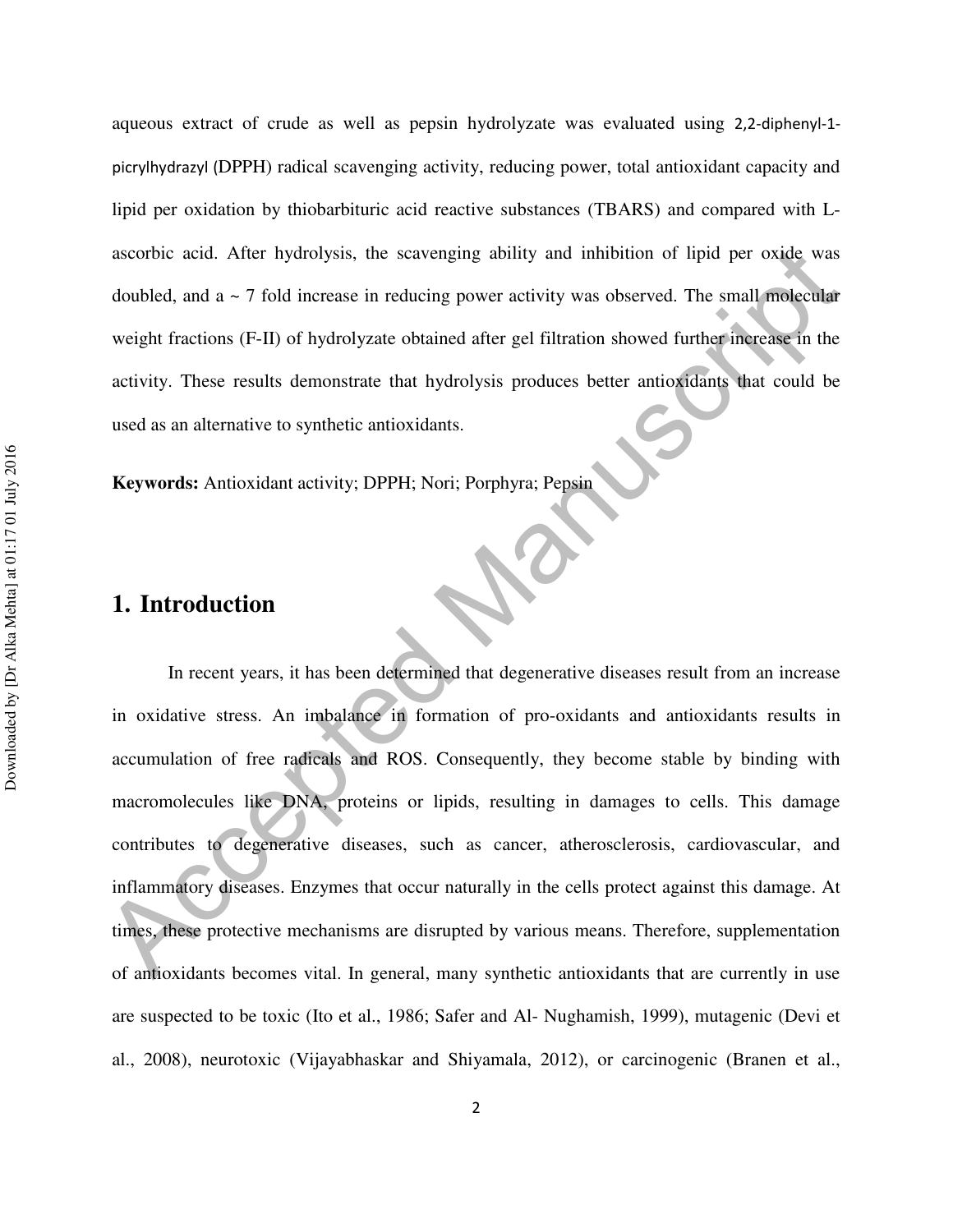1975). Hence, the search for natural antioxidants has increased enormously because of their lack of side effects. This has paved the way to exploring a wide variety of phytochemicals from various terrestrial resources. In this regard, seaweeds can be considered as a moderately exploited resource, as they are mostly cultivated for industrial applications (Ganesan et al., 2008). The total global seaweed production was above 15 million metric tons in 2004 (FAO, 2006), which shows their abundance worldwide. India remains as one of the top countries in the production of seaweeds.

exploited resource, as they are mostly cultivated for industrial applications (Ganesam et al., 2008). The total global seaweed production was above 15 million metric tons in 2004 (FAQ, 2006), which shows their abundunce w A comparative study of the nutritional properties of edible seaweeds with that of currently consumable whole foods showed that seaweeds contain higher amounts of total dietary fiber, mineral salts, polyunsaturated fatty acids (PUFA), proteins, and vitamins. In addition, seaweeds also possess other bioactive components, namely alginic acid, fucoidan, mannitol, porphyran, etc. (Macartain et al., 2007). Various types of edible seaweeds are consumed as food stuffs. Certain purple laver (*Porphyra sp*.) are most widely consumed by most easterners especially Japanese, and many forms of purple laver products are available in the markets (eg. dried, seasoned, and toasted); those that are made from Susabi- nori (*P. yezoensis*), Asakusa-nori (*P. tenera*), and Iwa-nori (*Porphyra sp*.) are common (Yabuta et al., 2010). Dried purple lavers are rich in various nutrients, and some studies also prove their therapeutic properties (Takenaka et al., 2001; Tamura et al., 1998; Fujiwara 1961; Soni et al., 2008, 2009).

Seaweeds can serve as a better antioxidant defense system if they are farmed in an environment where they are exposed to various combinations of light and oxygen. This results in the production of free radicals and strong oxidizing agents that induce seaweeds to synthesize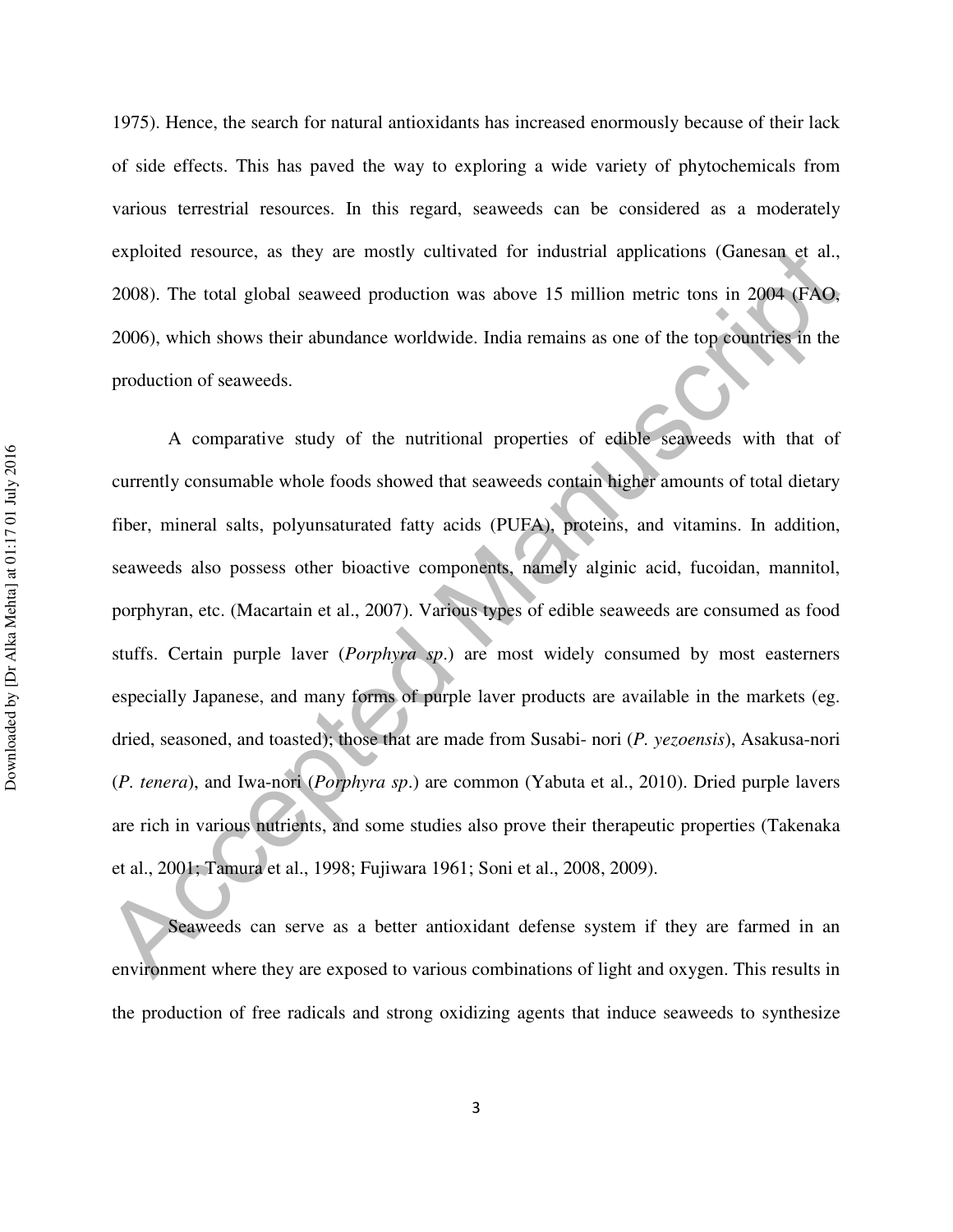antioxidant components in order to resist these damages (Matsukawa et al., 1997). Their stability during storage proves their antioxidative potential (Ramarathnam et al., 1995).

In recent years, several antioxidant activities have been reported from crude extracts of seaweeds (Kuda et al., 2005; Chandini et al., 2008; Keyrouz et al., 2011; Wang et al., 2009; Ganesan et al., 2011; Bhatia et al., 2011; Balboa et al., 2013). Although many bioactivities have been studied using crude extracts, only a few have been reported after enzymatic hydrolysis. Yabuta et al. (2010) showed that phycoerythrobilin compound released from phycoerythrin on in vitro digestion produced higher antioxidant activity in comparison to the crude extract of purple laver.

seaweeds (Kuda et al., 2005; Chandini et al., 2008; Keyrouz et al., 2011; Wang et al., 2009;<br>
Ganesan et al., 2011; Bhatia et al., 2011; Balboa et al., 2013). Although many bioactivities have<br>
been studied using crude ext The present study has been carried out in order to find more potent, non-toxic natural antioxidant from aqueous extract of Nori. The antioxidant activity of aqueous extract of algae (AEA) and the pepsin hydrolyzate (PHA) was compared by studying radical scavenging activity using 2,2-diphenyl-1-picrylhydrazyl (DPPH), reducing power assay, total antioxidant capacity (TAC), and lipid per oxidation. To simulate the physiological condition, pepsin (the first proteolytic enzyme involved in the digestion of food) was used for the hydrolysis. This form of study might be helpful to further understand the exertion of bioactivities by the compounds after in vivo mammalian digestion.

# **2. Materials and Methods**

Nori sheets were purchased from Japan. Pepsin, DPPH, and thiobarbituric acid (TBA) were purchased from Sigma-Aldrich, Canada. L-ascorbic acid, potassium chloride, SDS and the egg yolk homogenate was purchased from HiMedia (India). Methanol, hydrochloric acid, and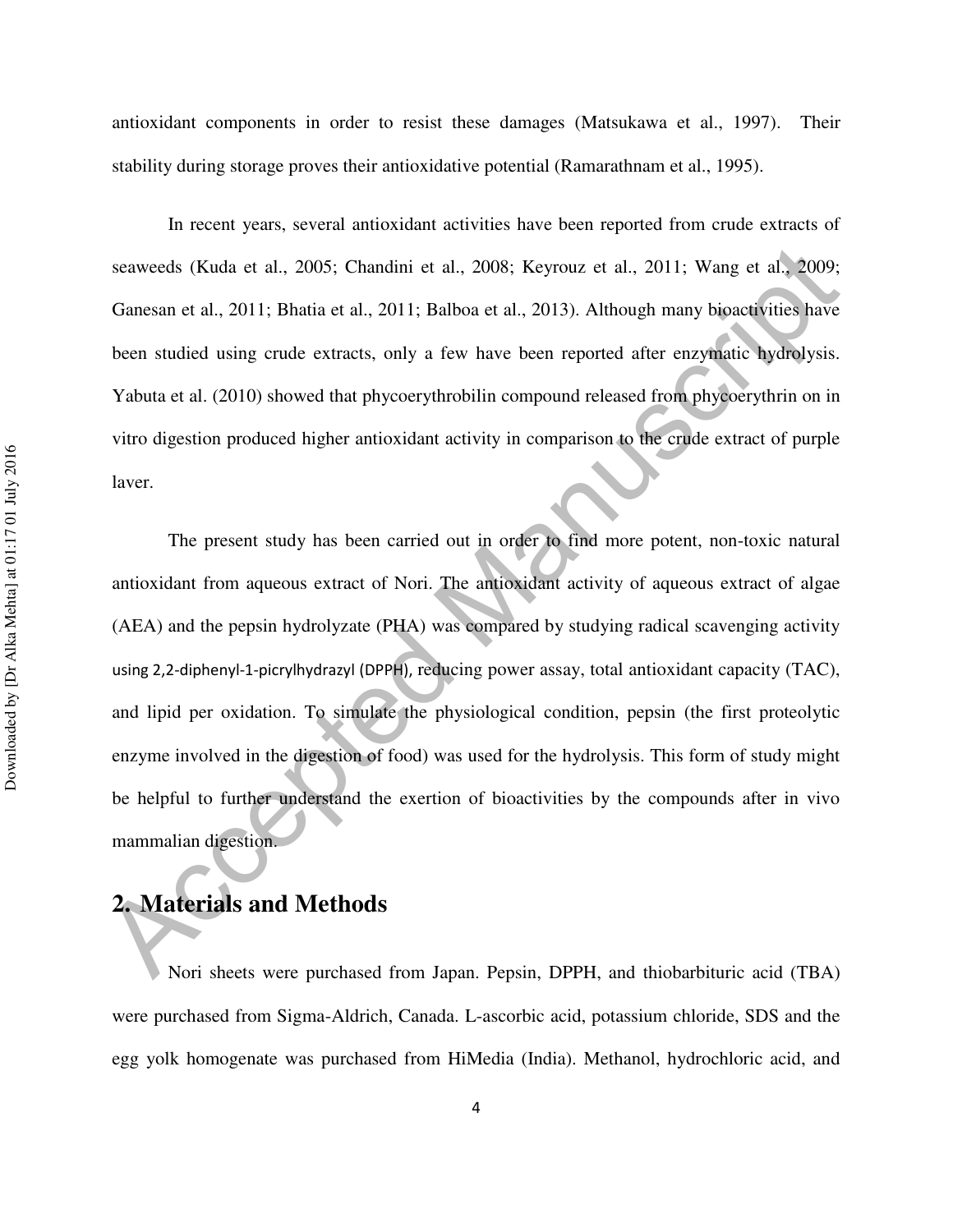sulfuric acid are of LR Grade purchased from RANKEM (India). Ammonium molybdate, potassium ferricyanide, ferric chloride, sodium phosphate, and sodium hydroxide were of analytical grade and purchased from SRL (India).

#### **2.1.1. Preparation of AEA and Enzymatic Hydrolyzate (PHA)**

The dried Nori sheets were pulverized to a fine powder using pestle and mortar. The algal powder was then weighed (1.0 g) and soaked in 25 ml of 0.2 mM KCl-HCl buffer (4% w/v), kept under stirring overnight at  $4^{\circ}$ C.

## **2.1.2. Enzymatic hydrolysis of crude**

2.1.1. Preparation of AEA and Enzymatic Hydrolyzate (PHA)<br>
The dried Nori sheets were pulverized to a fine powder using pestle and mortan. The algal<br>
powder was then weighed (1.0 g) and soaked in 25 ml of 0.2 mM KCl-HCl b The enzymatic hydrolysis was performed according to Suetsuna and Nakano (2000). The pH of above processed crude was adjusted to 2.0 with 1.0 M HCl and pre-incubated at 45°C for 10 min. Pepsin was added to the above mixture in the ratio of 40:1 (w/w) and digested for 5 hrs at  $45^{\circ}$  C. After digestion, the enzyme was inactivated by adjusting the pH to 7.0 and then denaturing at 80° C for 10 min. The supernatant was collected by centrifuging for 20 min, 5000 rpm at  $4^{\circ}$  C, and stored at  $-86^{\circ}$  C until further analysis. An equivalent amount of sample (0.4 mg) dry weight) was used in all the experiments.

# **2.1.3. Fractionation of pepsin hydrolyzate and sodium dodecyl sulfate-polyacrylamide gel electrophoresis (SDS-PAGE) analysis**

 The pepsin hydrolyzate was fractionated using gel permeation chromatography. A 1.0 ml (4.0 mg) sample of pepsin hydrolyzate was loaded onto a Sephadex G-100 (Sigma-Aldrich) gel filtration column (1.4  $\times$  20 cm), equilibrated with 50 mM tris buffer (pH 8.0). A total of 50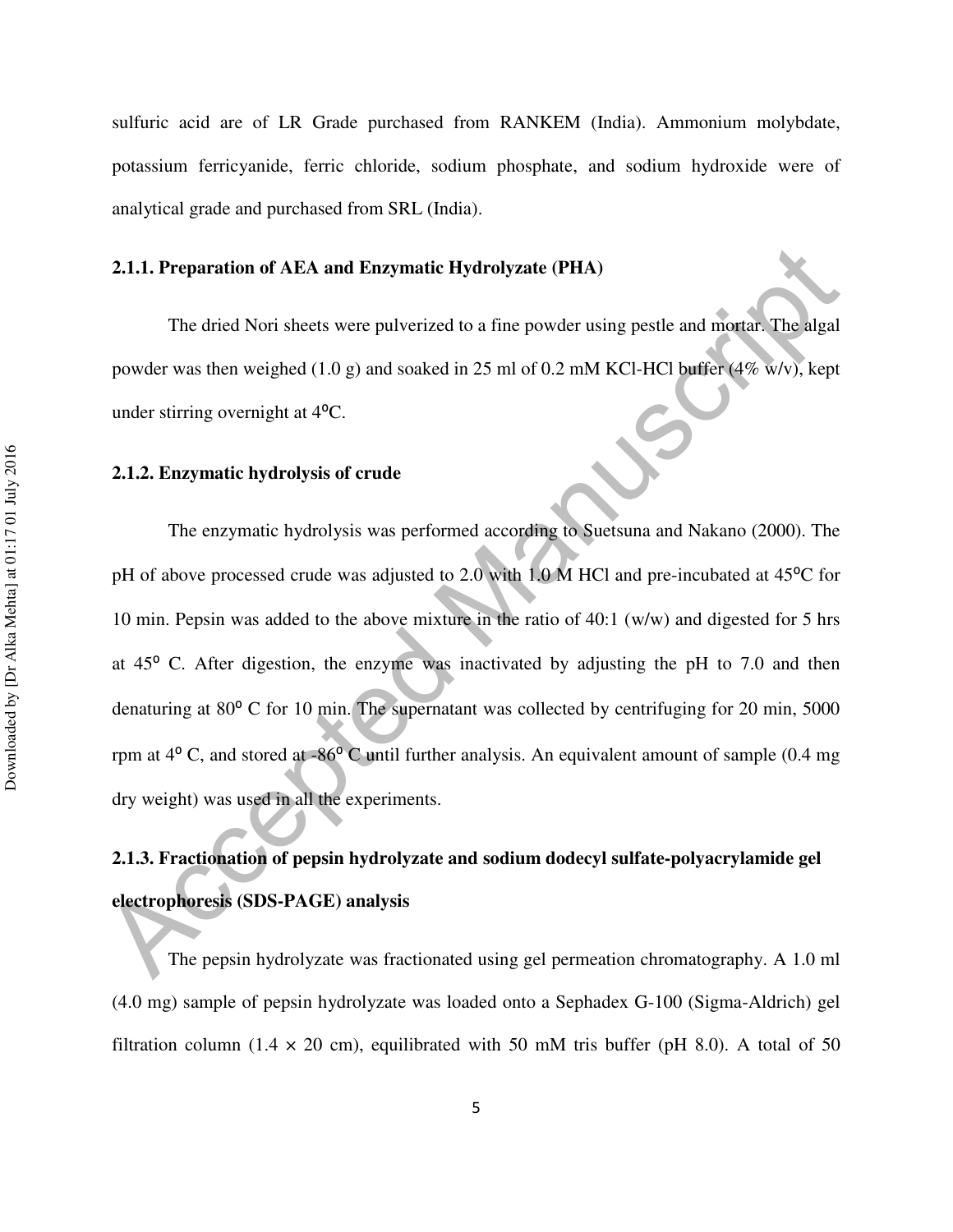fractions (3 ml each) were collected at a flow rate of 0.5 ml/min, and the absorbance was measured at 220 nm. All the fractions were screened for antioxidant activity by DPPH scavenging assay. The active fractions were pooled, partially lyophilized in a Micromodulyo freeze dryer (Thermo Scientific, Waltham, MA, USA). The lyophilized fractions were run on SDS-PAGE (10% gel). Medium range molecular markers (BSA-66 Kda; Ovalbumin- 45 Kda; Lysozyme-14 Kda; Cytochrome C- 12 Kda and Insulin- 3 Kda) were run also.

#### **2.2. Antioxidant assays**

#### **2.2.1. DPPH radical scavenging activity**

freeze dryer (Thermo Scientific, Waltham, MA, USA). The lyophilized fractions were run on<br>
SDS-PAGE (10% gel). Medium range molecular markers (BSA-66 Kda; Ovalbumin=48 Kda;<br>
Lysozyme-14 Kda; Cytochrome C-12 Kda and Insuli The DPPH scavenging activity was evaluated according to Mensor et al. (2001). Briefly, equivalent amount of AEA and PHA was made up to 0.5 ml with methanol and incubated at room temperature for 10 min. Then, 0.5 ml of 0.4% DPPH solution (dissolved in methanol) was added and incubated at room temperature for 20 min in dark. The absorbance was recorded at 517 nm by UV spectrophotometer (UV 1800, Shimadzu, Kyoto, Japan). L-ascorbic acid (25 ppm) was used as standard. The same amount of pepsin, incubated along with test sample in the same condition, was used as a negative control. The % scavenging activity was calculated using the formula:

% scavenging = (control  $-$  test) / control  $\times$ 100

## **2.2.2. Reducing power assay**

Reducing power activity was assayed by the method described by Oyaizu (1986). Lascorbic acid served as standard. Absorbance was read at 700 nm. Increased absorbance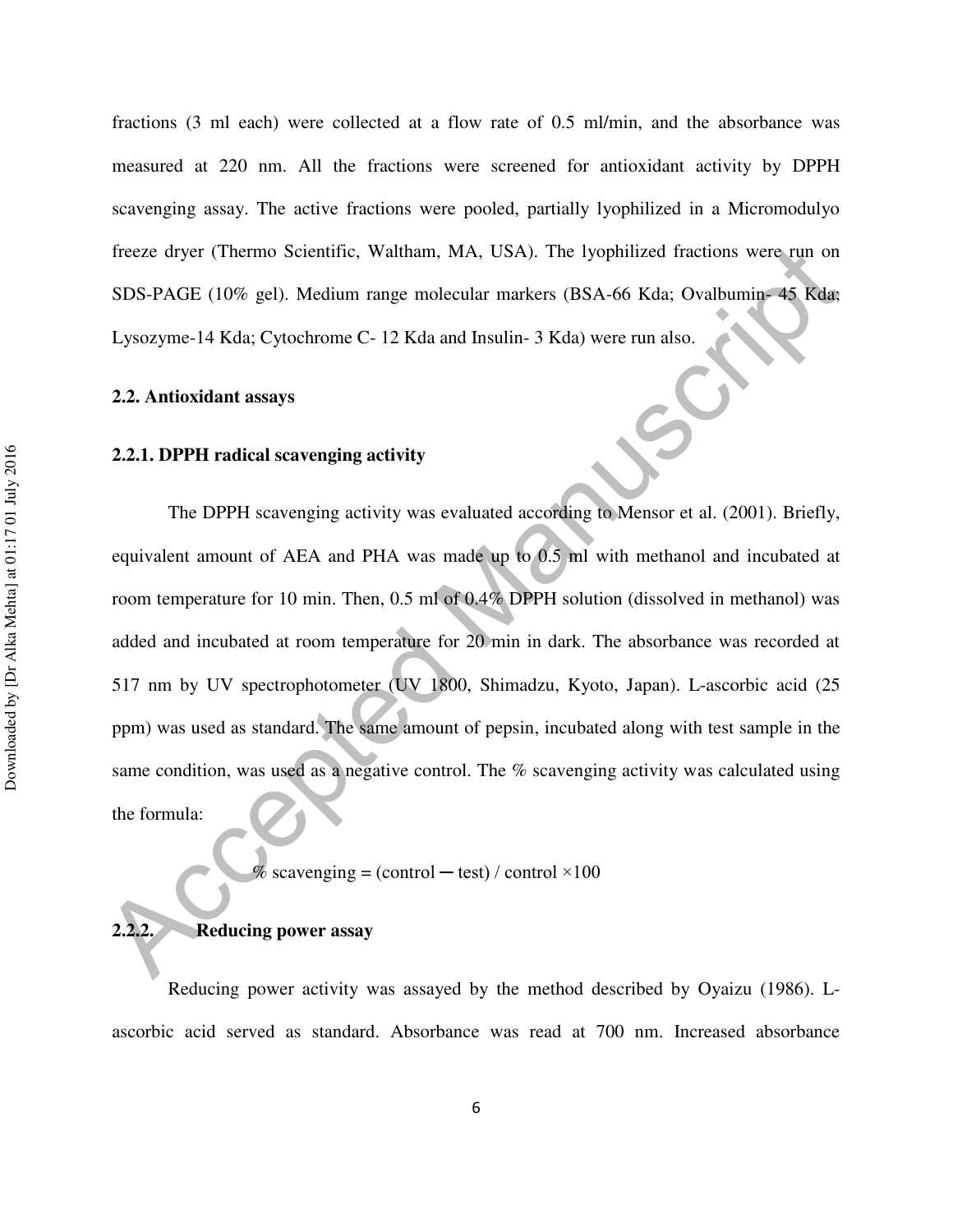indicates increased reducing power. Reducing activities were expressed as ascorbic acid equivalents obtained from ascorbic acid calibration curve.

## **2.2.3. Determination of total antioxidant capacity**

The antioxidant capacity was estimated using the method given by Priesto et al. (1999).<br>
The assay involves the reduction of Mo (VI) to Mo (V) by the samples and formation of green<br>
Phosphate/Mo (V) complex. Equivalent am The antioxidant capacity was estimated using the method given by Priesto et al. (1999). The assay involves the reduction of Mo (VI) to Mo (V) by the samples and formation of green Phosphate/Mo (V) complex. Equivalent amount of samples were made up to 0.3 ml with distilled water. The above was mixed with 3 ml of reagent mixture containing 0.6 M sulfuric acid, 28 mM sodium phosphate, and 4 mM ammonium molybdate. In addition, 0.3 ml of distilled water along with reaction mixture served as blank. The tubes were incubated at 95°C for 90 min. After cooling the tubes, the absorbance was measured at 695 nm. The antioxidant activity is expressed as the number of gram equivalents of ascorbic acid.

## **2.2.4. Lipid per oxidation by TBARS**

The assay was performed as described by Ohkowa et al. (1979). It measures the lipid per oxide formed from egg yolk homogenate (Ruberto et al., 2000). To 0.5 ml of egg yolk homogenate, 0.1 ml of sample was added and made up to 1.0 ml with distilled water. Fifty micro liter of ferrous sulfate (70 mM) was added to induce per oxidation and incubated for 30 min. Then, 1.5 ml of 20% acetic acid and 1.5 ml of 0.8% TBA (w/v) in 1% SDS were added. The above mixture was mixed well and heated at 95<sup>°</sup> C for 60 min. Then, 5.0 ml of butanol was added after cooling and centrifuged at 3,000 rpm for 10 min. The organic layer was withdrawn, and absorbance was measured at 532 nm. The percent lipid per oxide inhibition was calculated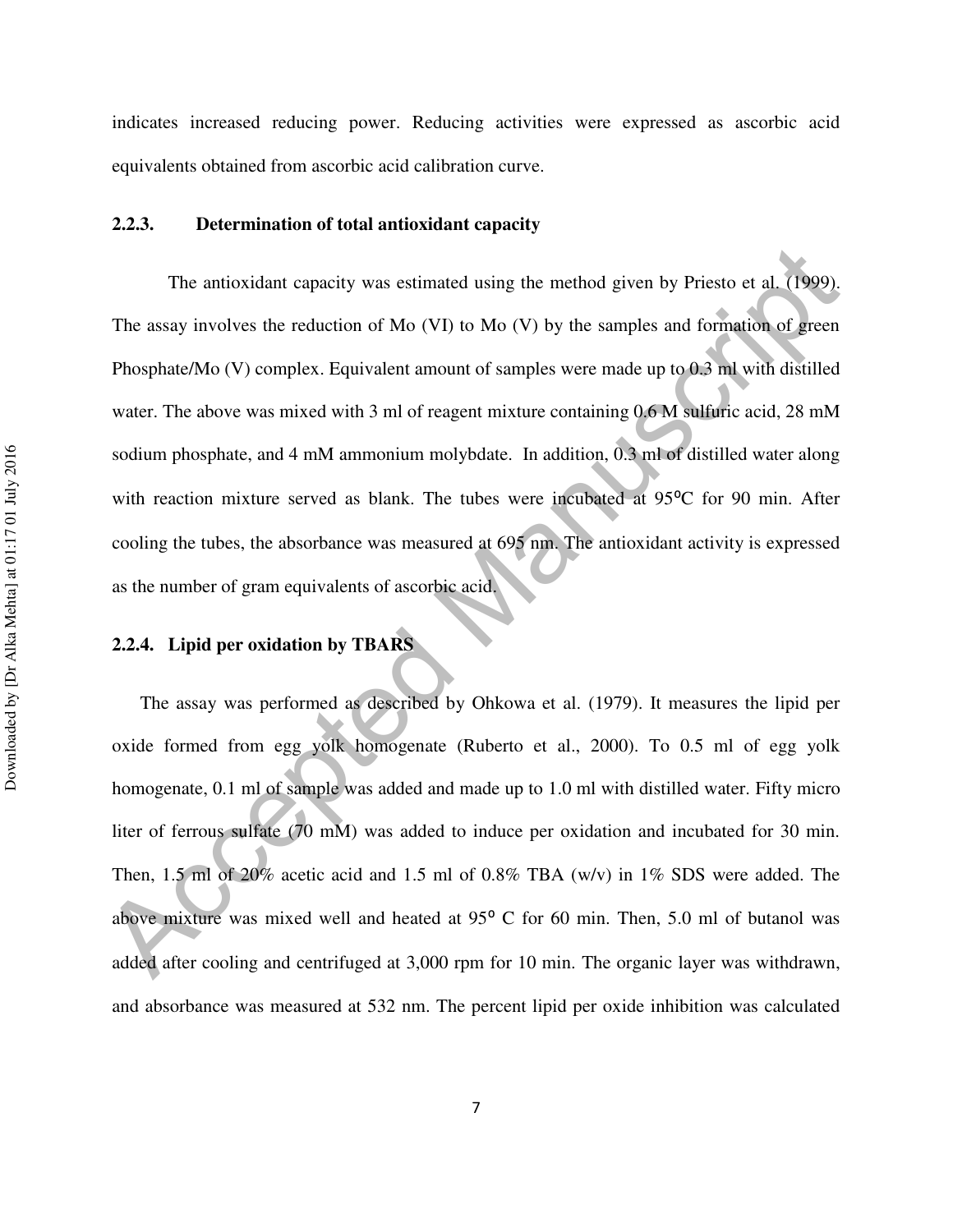using the formula  $\% = (1 - E) / C \times 100$ , where C represents the absorbance of fully oxidized control, and E represents the absorbance in presence of sample.

#### **2.3. Statistical analysis**

All tests were performed in triplicate. The average and standard deviation were calculated using Excel 2007. Analysis of variance (ANOVA) was used to evaluate the significant difference, with the criterion of  $P \le 0.05$ .

#### **3. Results and discussion**

#### **3.1. Antioxidant activities of PHA and its fractions**

 As the antioxidant activity is influenced by various factors in a test, the activity is characterized in a better way by employing different assays. Thus, the antioxidant activity of PHA and AEA was studied using DPPH scavenging assay, reducing power, TAC, and lipid per oxidation by TBARS.

#### **3.1.1. DPPH assay**

All tests were performed in triplicate. The average and standard deviation were calculated<br>
using Excel 2007. Analysis of variance (ANOVA) was used to valuate the significant<br>
difference, with the criterion of P < 0.05.<br>
3 DPPH is a free radical donor, which has been used widely in studying the scavenging effects of various compounds (Matsukawa et al., 1997; Jao and Ko, 2002). The method is based on the reduction in absorbance at 517 nm in presence of proton-donating substance, accompanied by a sharp color change from purple to yellow. The pepsin hydrolyzate and the fractions showed a significant decrease in both absorbance and the color change. The scavenging ability of PHA increased up to 60 %, whereas AEA showed  $\sim$  30 % (Fig 1). A similar result was reported for phycoerythrin pigment protein hydrolyzate from *Porphyra*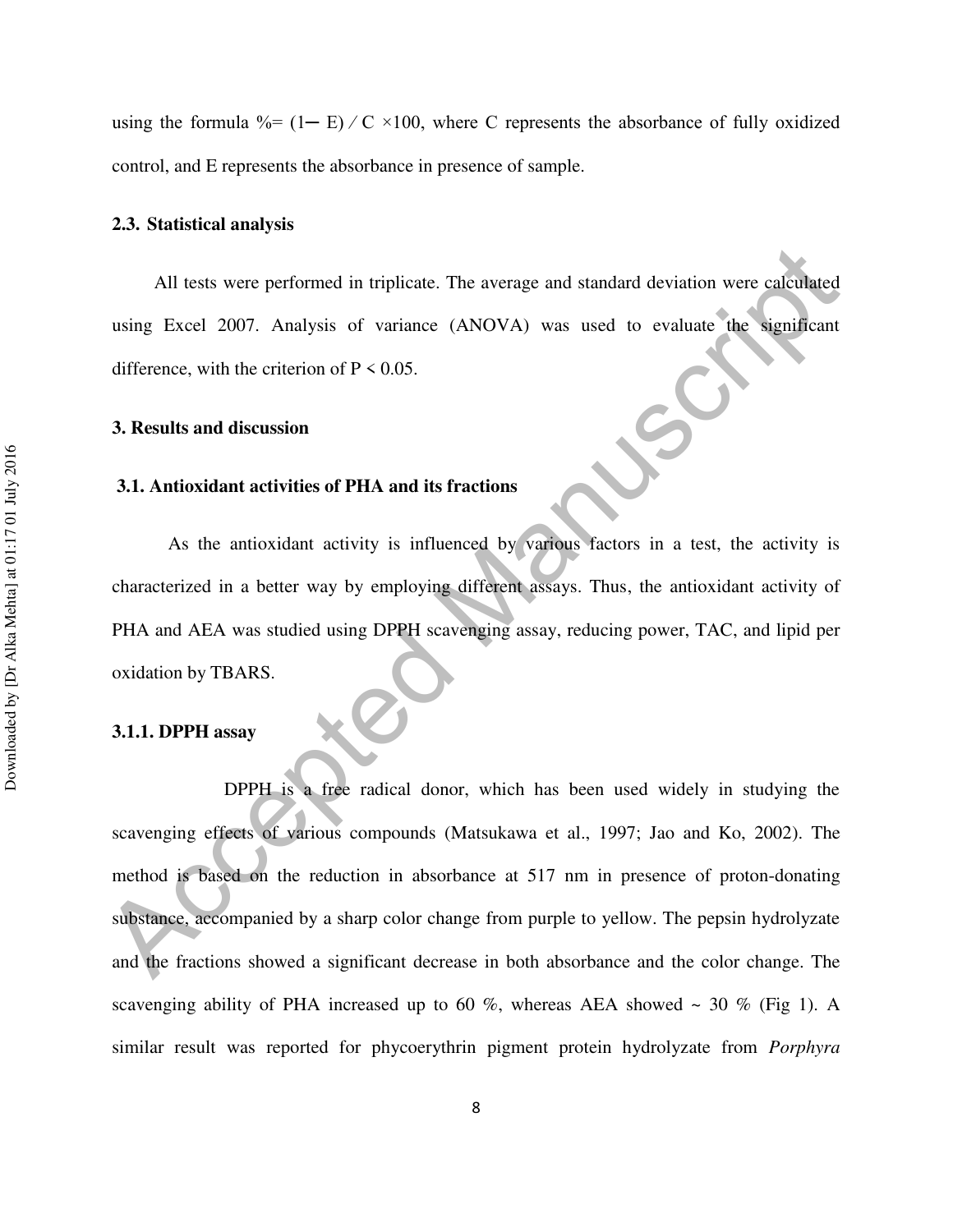(Yabuta et al., 2010). From the above result, it is obvious that PHA has the ability to quench DPPH radical more effectively than AEA. This might be due to production of small peptides during digestion that contribute to the activity. These substrates formed after digestion could scavenge free radicals in a much better way and convert them to more stable products and thus terminate the reaction.

### **3.1.2. Reducing power**

scavenge free radicals in a much better way and convert them to more stable products and thus<br>terminate the reaction.<br>
3.1.2. Reducing power<br>
Reducing power<br>
Reducing power<br>
Reducing power is used to evaluate the potential Reducing power is used to evaluate the potential of an antioxidant to donate hydrogen or electrons. It is widely accepted that an increase in absorbance over 700 nm results in greater reducing power (Duh, 1998). The reducing power of AEA was enhanced 7 times by digestion with pepsin. The reducing power activity was expressed in terms of ascorbic acid equivalents (Table 1). A study conducted by Moure et al. (2006) revealed that peptides of 0.7 Kda from soy protein hydrolyzate showed maximal reducing power, and the activity was greatly influenced by protein size (especially by low molecular weight fractions) and concentration. Carnosine and anserine, peptides obtained from mackerel protein hydrolysis, revealed higher reducing power activity (Wu et al., 2003). These studies reveal that after hydrolysis, the effectiveness of the antioxidant property could be greatly enhanced.

## **3.1.3. Total antioxidant capacity**

 TAC determines the efficacy of an antioxidant to donate its electrons. TAC was expressed in terms of ascorbic acid equivalents (Table 2). After hydrolysis, the TAC increased greatly. This increase indicates that peptides formed after hydrolysis must be responsible for the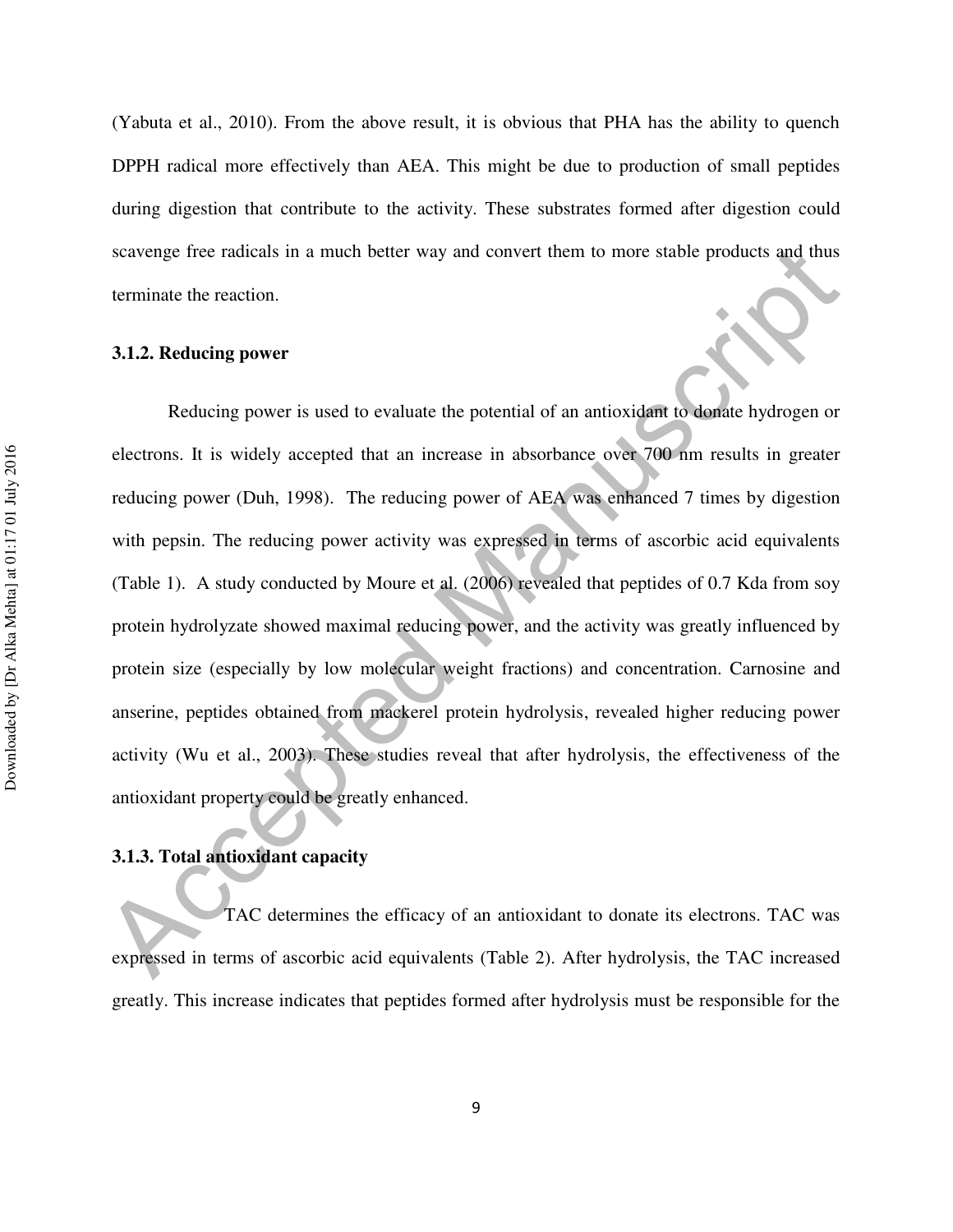enhanced activity. Thus, naturally formed peptides can be used as antioxidants instead of chemically synthesized antioxidants as therapeutics and preservatives.

#### **3.1.4. Lipid per oxidation by TBARS**

Food may undergo rancidity during storage and might end up in the production of primary and secondary lipid per oxidation products, which ultimately results in the loss of flavor, texture, and nutrients of stored food. In Food may undergo rancidity during storage and might end up in the production of primary and secondary lipid per oxidation products, which ultimately results in the loss of flavor, texture, and nutrients of stored food. In living systems, per oxidation leads to formation of ROS, malonodialdehyde (MDA), a cytotoxic product that influences many cellular functions and causes chronic disease (Sevanian and Ursini, 2000). Natural antioxidants were found to be much safer and more effective than synthetic antioxidants (Elias et al., 2008). In the present study, the PHA showed 52% inhibition and AEA showed 24% inhibition. Pepsin, used for hydrolysis, did not show any inhibition of lipid per oxidation; on the contrary, it showed higher absorbance than the control, which was a mixture of egg yolk homogenate along with other reagents and considered fully oxidized. Hence, while calculating the percent inhibition of lipid per oxidation, the pepsin showed negative enhances per oxidation (Fig 2). Therefore, these results indicate that PHA seemed to contain some antioxidant peptides that were responsible for enhanced activity. Hagen and Sandnes (2004) also showed reduction in lipid per oxidation in an experiment conducted by injecting brine solution containing salmon fish protein hydrolyzate into smoked salmon fish fillets.

## **3.2. Radical scavenging activity of fractions of PHA**

 PHA was fractionated by size exclusion chromatography on Sephadex G-100, and two major peaks showing higher absorbance at 220nm were designated as F-I and F-II (Fig 3).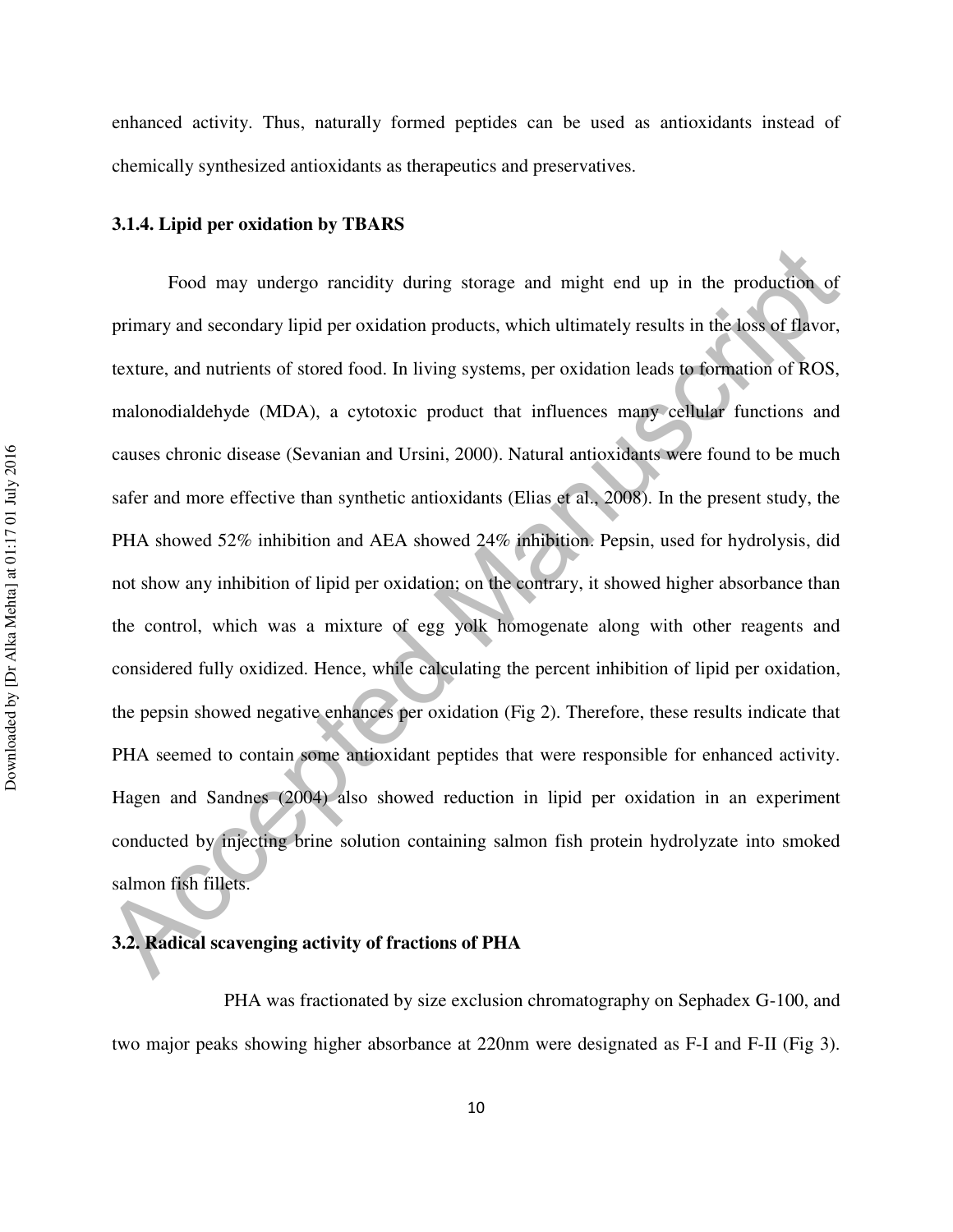DPPH assay was performed for all the fractions (Fig 3). The peak F- I showed little activity, whereas the peak F- II showed a maximum activity of 75  $\%$ , which is higher than the aqueous extract (30%) as well as the pepsin hydrolyzate (60%). The electrophoresis pattern on SDS-PAGE revealed the peak F-II to be a low molecular weight peptide of lower than 3 Kda (Fig 4).

PAGE revealed the peak F-II to be a low molecular weight popide of lower than 3 Kda (Fig.4).<br>From this study, it is evident that antioxidant property can be enhanced by means of enzymatic<br>hydrolysis. In a similar study, Y From this study, it is evident that antioxidant property can be enhanced by means of enzymatic hydrolysis. In a similar study, Yabuta et al. (2010) showed an increase in antioxidant activity after digestion with proteases, and this activity attributed to colored compound phycoerythrobilin having absorbance at 493 nm. In the present study, the enhanced antioxidant activity is mainly due to small molecular weight  $(5 \times 3 \text{ Kda})$  peptides formed by pepsin digestion (Fig 4) having colorless appearance showing maximum absorbance at 220 nm (Fig 3). Although AEA and PHA showed absorbance at 492 nm, the Peak F-II did not show any absorbance at this wavelength (Fig 5), which ruled out the presence of phycoerythrobilin in the sample. Many studies have reported that after enzymatic hydrolysis, the antioxidant activity significantly increased (Lin et al, 2012; Samaranayaka et al., 2011; Yabuta et al, 2010). Various food sources like milk, fish, egg, soya beans, and several others have been exploited to produce antioxidant protein hydrolyzate and peptides using various proteases (Samaranayaka et al., 2011). Further, in most of the studies, fresh and raw materials of algae (Ganesan et al., 2008, 2011; Tamura et al., 1998) have been used, but dried, commercially available seaweed can be employed in order to know about the changes in antioxidant property. Thus, the present study was carried out using commercially available seaweed, and we found that antioxidant activity has tremendously increased when hydrolyzed using enzymes. As most of the food based industry employs enzymes for hydrolysis, this method is cost-effective, as well.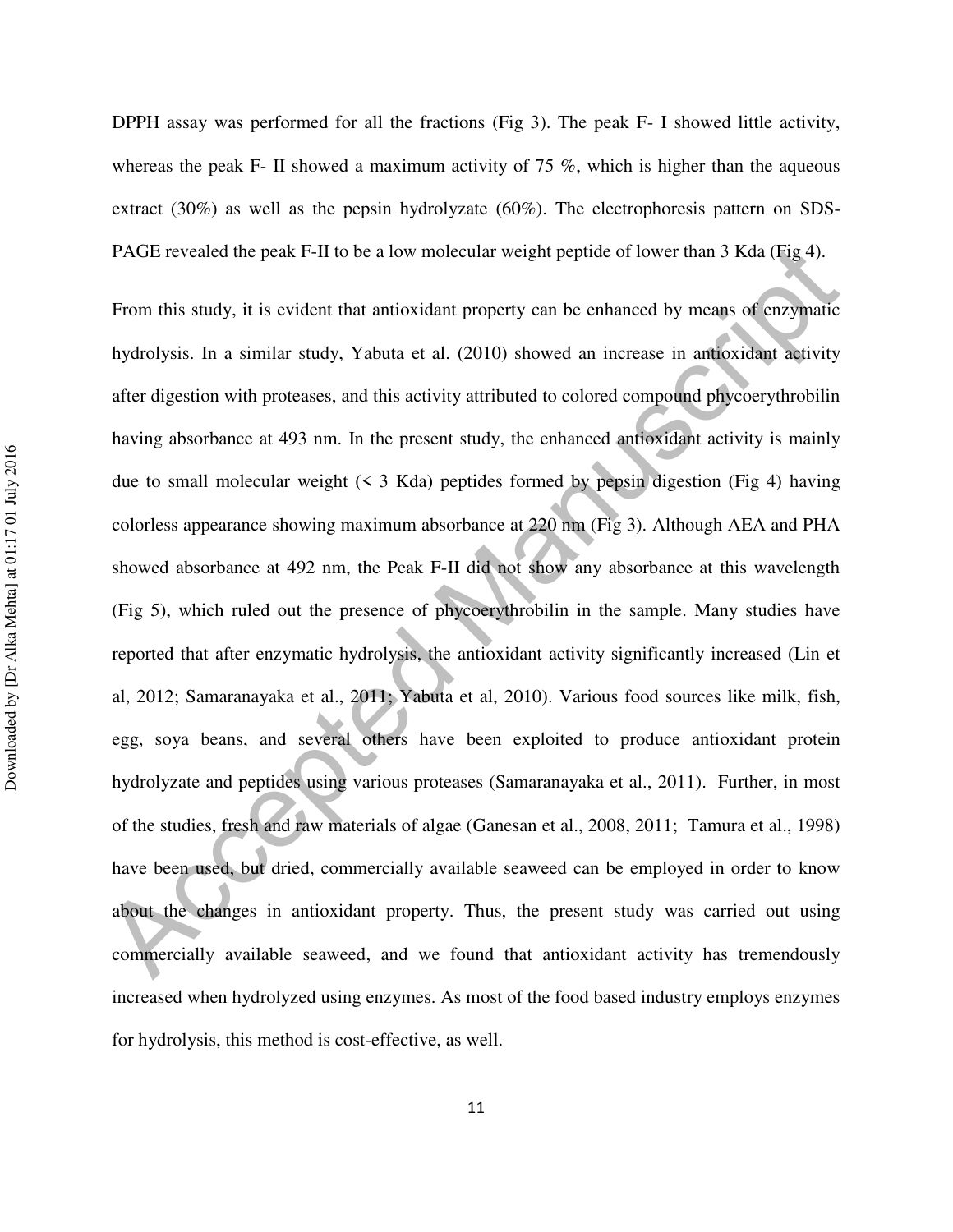# **4. Conclusion**

Further studies have to be carried out in order to isolate and identify the active component responsible for antioxidant activity. Present studies indicate that seaweeds can serve as a significant source of natural antioxidant, which might be helpful in preventing age related chronic diseases along with other beneficial effects to human health. This hydrolyzate can also be used as food preservatives to prevent the oxidative damages without any side effects.

# **Acknowledgments:**

The authors are grateful to the management of VIT University for providing the facilities and funding for the work and financial support to one of the authors Ms. Indumathi P.

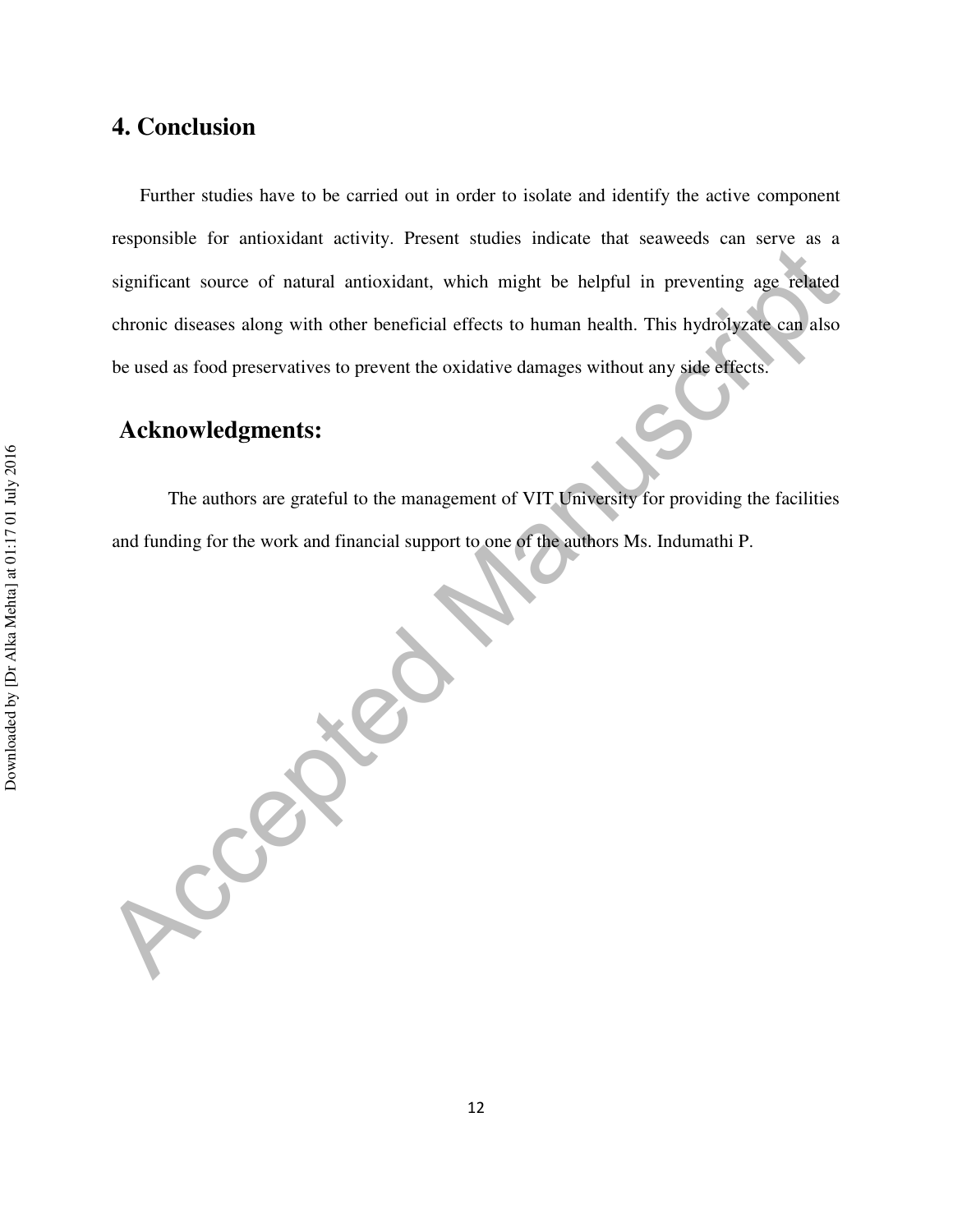# **References:**

Balboa, E. M., Conde, E., Moure, A., Falque, E., and Dominguez, H. 2013. In vitro antioxidant properties of crude extracts and compounds from brown algae*. Food Chem*. 138: 1764–1785. Bhatia, S., Sharma, K., Sharma, A., Namdeo, A.G., Chaugule, B.B. 2011. Anti oxidant potential of Indian Porphyra. *Pharmacologyonline*, 1: 248-257.

Branen, A. L. 1975. Toxicology and biochemistry of butylated hydroxy anisole and butylated hydroxy toluene. *J. Am. Chem. Soc*. 52: 59-63.

Chandini, S. K., Ganesan, P., and Bhaskar, N., 2008. In vitro antioxidant activities of three selected brown seaweeds of India. *Food Chem.* 107: 707–713.

Bhatia, S., Sharma, K., Sharma, A., Nanndeo, A.G., Chaugule, B.B. 2011. Anti oxidant potential<br>of Indian Porphyra. *Pharmacologyonline*, 1: 248-257.<br>
Branen, A. L. 1975. Toxicology and biochemistry of butylated hydroxy ani Devi, K. P., Suganthy, N., Kesika, P., and Pandian, S. K. 2008. Bioprotective properties of seaweeds: In vitro evaluation of antioxidant activity and antimicrobial activity against food borne bacteria in relation to polyphenolic content. *BMC Complem Altern M*. 8:38.

Duh, P. D. 1998. Antioxidant activity of burdock (*Arctium lappa Linne*): its scavenging effect on free-radical and active oxygen. *J. Am. Chem. Soc.* 75(4):455–461.

Elias, R. J., Kellerby, S. S., and Decker, E. A. 2008. Antioxidant activity of proteins and peptides. *Crit Rev Food Sci Nutr*. 48: 430–441.

FAO, 2006: Year book of fishery statistics. Food and Agricultural Organisation of the United Nations, Rome, 98**:** (1–2).

Fujiwara, T. 1961. Studies on chromo proteins in Japanese nori, *Porphyra tenera*. *V*. on the sugar components of phycoerythrin. *J. Biochem*. 49: 361-367.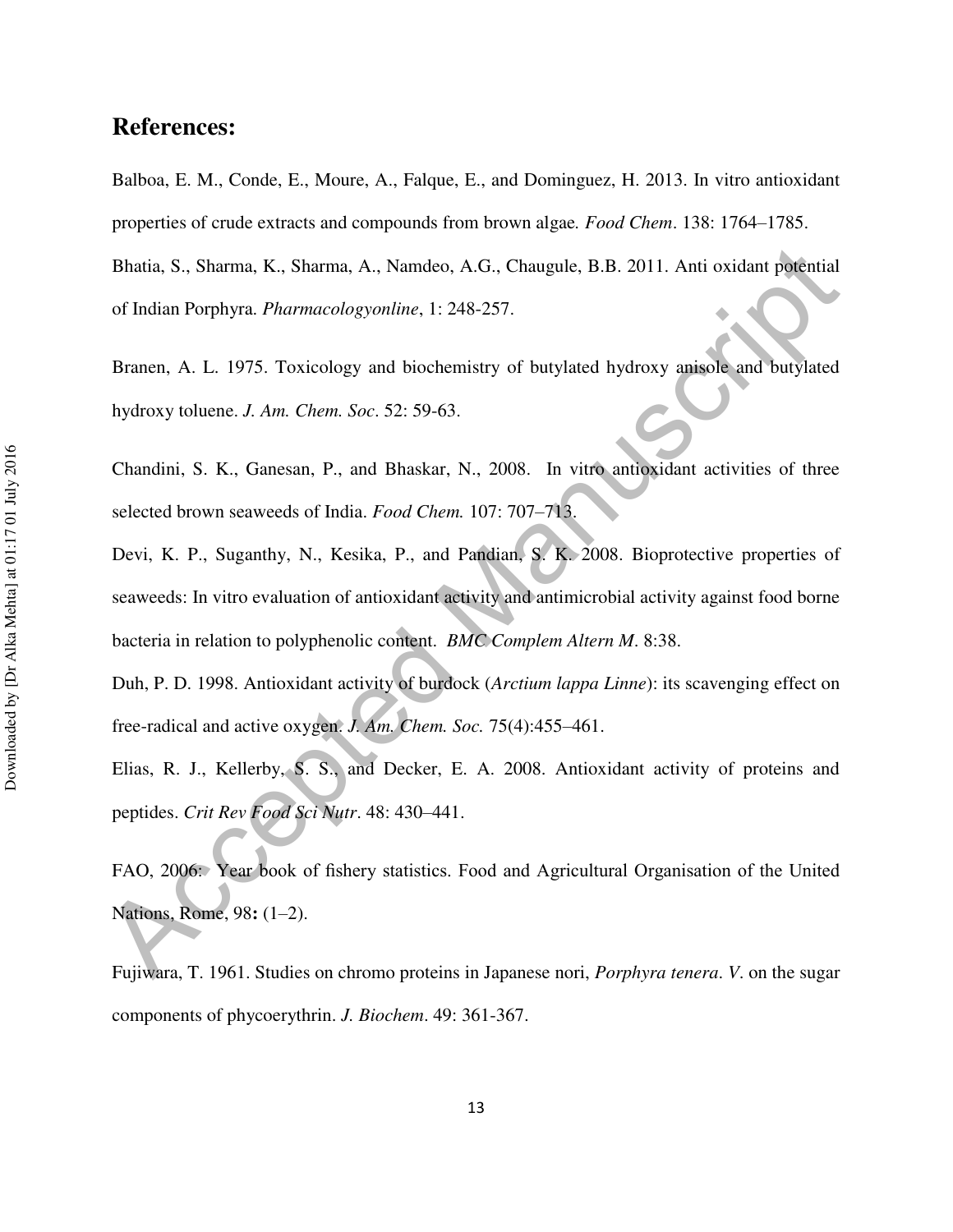Ganesan, K., Suresh Kumar, K., and Subba Rao, P. V. 2011. Comparative assessment of antioxidant activity in three edible species of green seaweed, *Enteromorpha* from Okha, Northwest coast of India. *Innov. Food Sci. Emerg Technol*. 12(1): 73–78.

Ganesan, P., Chandini, S.K., and Bhaskar, N. 2008. Antioxidant properties of methanol extract and its solvent fractions obtained from selected Indian red seaweeds*. Bioresour. Technol*. 99: 2717–2723.

Hagen, H., and Sandnes, K. 2004. Process for improvement of meat quality in fish, protein hydrolysate and method of producing a protein hydrolysate. International Patent WO 2004/071202.

Ganesan, P., Chandini, S.K., and Bhaskar, N. 2008. Antioxidant properties of methanol extract<br>and its solvent fractions obtained from selected Indian red seaweeds. *Bioresour: Technol.* 99:<br>2717–2723.<br>Hagen, H., and Sandne Ito, N., Hirose, M., Fukushima, S., Tsuda, H., Shira, T., and Tatematsu, M. 1986. Studies on antioxidants: their carcinogenic and modifying effects on chemical carcinogenesis. *Food Chem. Toxicol.* 24: 1071–1082.

Jao, C.H., and Ko, W.C. 2002. 1, 1-Diphenyl-2-picrylhydrazyl (DPPH) radical scavenging by protein hydrolyzate from tuna cooking juice. *Fisheries Sci.* 68: 430–435.

Keyrouz, R., Abasq, M. L., Le Bourvellec, C., Blanc, N., Audibert, L., Argall, E., and Hauchard, D. 2011. Total phenolic contents, radical scavenging and cyclic voltammetry of seaweeds from Brittany. *Food Chem*. 126(3): 831–836.

Kuda, T., Tsunekawaa, M., Gotoa, H., and Araki, Y. 2005. Antioxidant properties of four edible algae harvested in the Noto Peninsula, Japan. *J. Food Comp. Anal.* 18: 625–633.

Lin, H. C., Tsai, W.S., and Chiu, T.H. 2012. Antioxidant properties of seven cultivated and natural edible seaweed extracts from Taiwan. *J. Aquat. Food prod. Technol*. 21 (3): 248-264.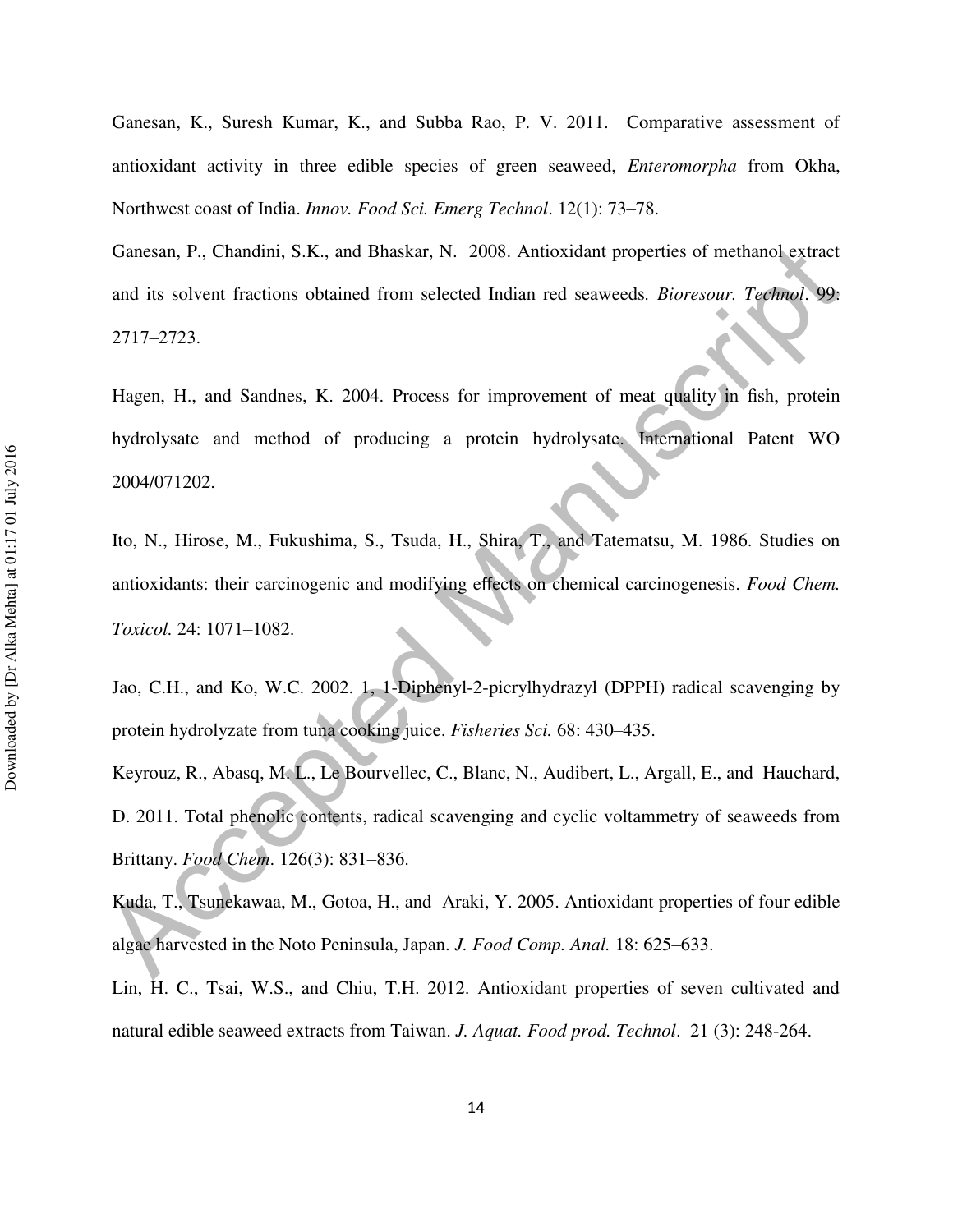Macartain, P., Gill, C. I. R., Brooks, M, Campbell, R., and Rowland, I.R. 2007. Nutritional Value of Edible Seaweeds. *Nutr Rev*. 65(12): 535-543.

Matsukawa, R., Dubinsky, Z., Kishimoto, E., Masak, K., Masuda, Y., Takeuchi, T., Chihara, M., Yamamoto, Y., Niki, E., and Karube, I. 1997. A comparison of screening methods for antioxidant activity in seaweeds. *J. Appl. Phycol*. 9: 29–35.

Mensor, L. L., Menezes, F.S., Leitao, G.G., Reis, A.S., Santos, T.C., Coube, C.S., and Leitao, S.G. 2001. Screening of brazilian plant extracts for antioxidant activity by the use of DPPH free radical method. *Phytother. Res.* 15: 127-130.

Moure, A., Dominguez, H., and Parajo, J. C. 2006. Antioxidant properties of ultrafiltration recovered soy protein fractions from industrial effluents and their hydrolysates. *Process Biochem.* 41: 447–456.

Ohkowa, M., Ohisi, N., and Yagi, K. 1979. Assay for lipid peroxides in Animal tissue by thiobarbituric acid reaction. *Anal. Biochem.* 95: 351-358.

Oyaizu, M. 1986. Studies on product of browning reaction prepared from glucose amine. *Jpn J Nutr.* 44: 307–315.

Yumamoto, Y., Niki, E., and Karube, I. 1997. A comparison of serecning methods for<br>antioxidant activity in seaweeds. *J. Appl. Phycol*. 9: 29–35.<br>Mensor, L. L., Menezes, *F.S.*, Leitao, G.G., Reis, A.S., Santos, T.C., Cou Priesto, P., Pineda, M., and Aguilar, M. 1999. Spectro photometric quantitation of antioxidant capacity through the formation of a phosphomolybdenum complex: Specific application to the determination of Vit E. *Anal. Biochem*. 269: 337-341.

Ramarathnam, N., Osawa, T., Ochi, H., and Kawakashi, S. 1995. The contribution of plant food antioxidants to human health. *Trends Food Sci Tech*. 6: 75–82.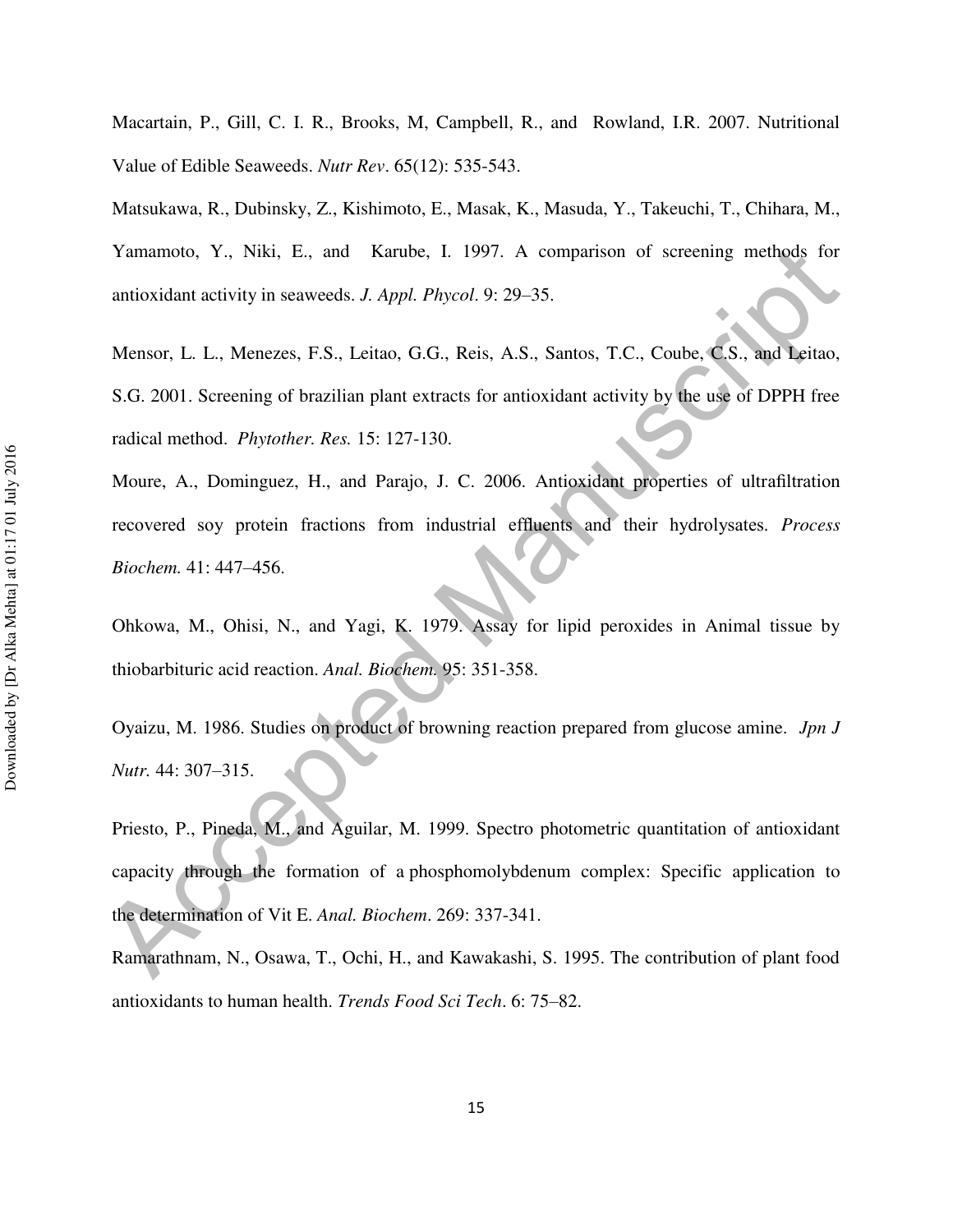Ruberto, G., Baratta, M.T., Deans, S.G., and Dorman, H.J.D. 2000. Antioxidant activity of selected essential oil components in two lipid model systems. *Food Chem*. 69: 167-174.

Safer, A.M., and Al-Nughamish. 1999. Hepatotoxicity induced by the antioxidant food additive butylated hydroxytoluene (BHT) in rats: an electron microscopical study. *Histol. Histopathol.* 14: 391–406.

Samaranayaka, A.G.P., and Li-Chan, E.C.Y. 2011. Food-derived peptidic antioxidants: A review of their production, assessment, and potential applications. *J Funct Foods.* 3: 229-254.

Sevanian, A., and Ursini, F. 2000. Lipid per oxidation in membrane and low-density lipoprotein: Similarities and differences. *Free Radical Biol. Med*. 29: 306–311.

Soni, B., Visavadiya, N.P., and Madamwar, D. 2008. Ameliorative action of cyanobacterial phycoerythrin on CCl4-induced toxicity in rats. *Toxicology.* 248: 59-65.

Soni, B., Visavadiya, N.P., and Madamwar, D. 2009. Attenuation of diabetic complications by C-phycoerythrin in rats: antioxidant activity of C-phycoerythrin including copper-induced lipoprotein and serum oxidation. *Br J Nutr*.102: 102-109.

Suetsuna, K., and Nakano, T. 2000. Identification of an antihypertensive peptide from peptic digests of wakame (*Undaria pinnatifida*). *J. Nutr. Biochem*. 11: 450 – 454.

butylated hydroxytoluene (BHT) in rats: an electron microscopical study. *Histol. Histopathol.*<br>14: 391–406.<br>
Samaranayaka, A.G.P., and Li-Chan, E.C.Y. 2011. Food-derived peptidic antioxidants A twiew<br>
of their production, Takenaka, S., Sugiyama, S., Ebara, S., Miyamoto, E., Abe, K., Tamura Y., Watanabe, F., Tsuyama, S., and Nakano, Y. 2001. Feeding dried purple laver (nori) to vitamin B12-deficient rats significantly improves vitamin B12 status. *Br J Nutr.* 85: 699-703.

Tamura, Y., Takenaka, S., Sugiyama, S., and Nakayama, R. 1998. Occurrence of anserine as an antioxidative dipeptide in a red alga, *Porphyra yezoensis*. *Biosci., Biotechnol., Biochem*. 62: 561- 563.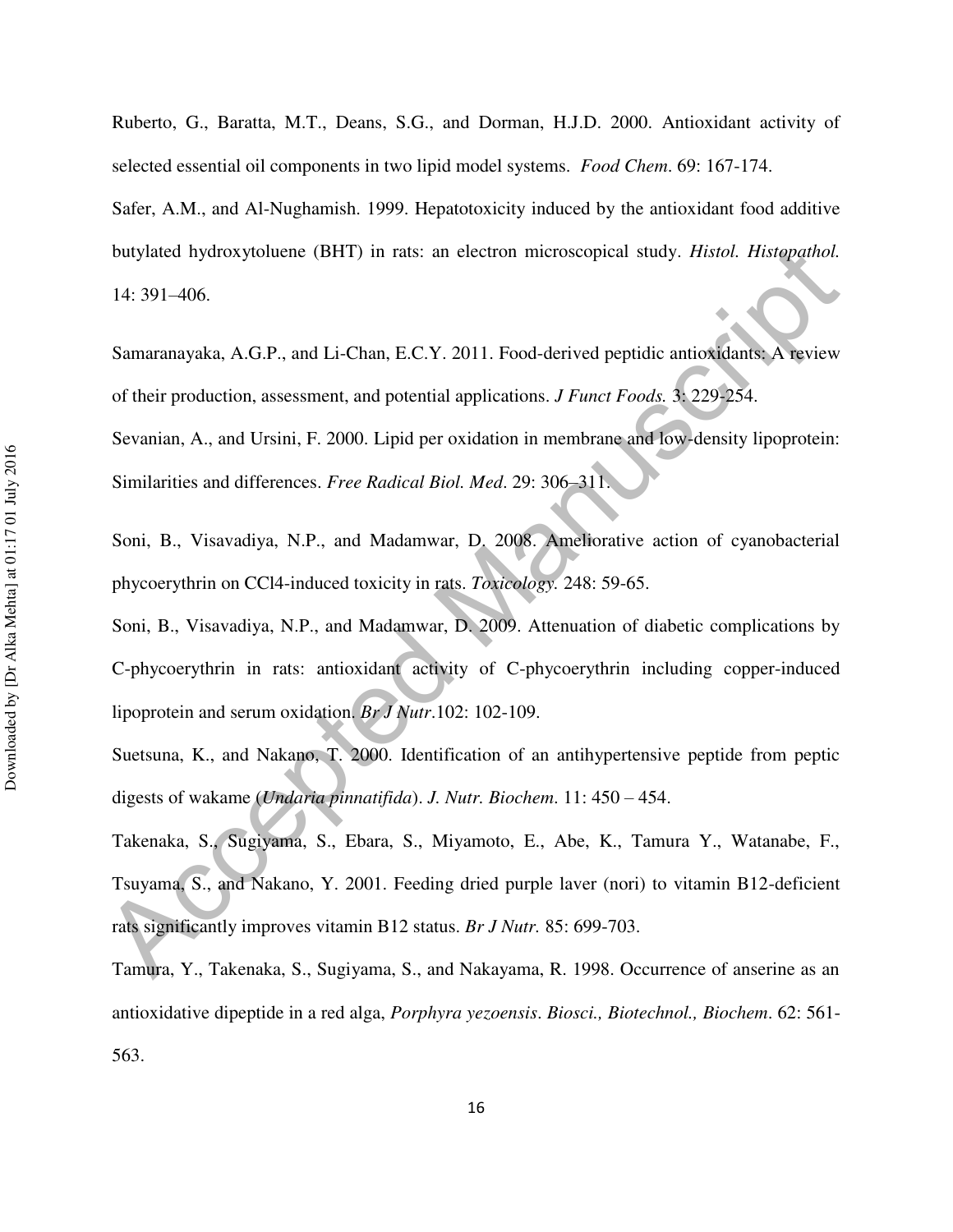Vijayabhaskar, P., and Shiyamala, V. 2012. Antioxidant properties of seaweed polyphenol from *Turbinaria ornate* (Turner) J. Agardh, 1848. *Asian Pac J Trop Biomed.* 2(1): 590-598.

Wang, T., Jonsdottir, R., and Olafsdotti, G. 2009. Total phenolic compounds, radical scavenging and metal chelation of extracts from Icelandic seaweeds. *Food Chem*. 116(1): 240–248.

Wu, H. C., Chen, H.M., and Shiau, C. Y. 2003. Free amino acids and peptides as related to antioxidant properties in protein hydrolysates of mackerel (*Scomber austriasicus*). *Food Res Int.* 36: 949–957.

Yabuta, Y., Fujimura, H., Kwak, C., Enomoto, T. and Watanabe, F. 2010. Antioxidant activity of the phycoerythrobilin compound formed from a dried Korean Purple Laver (*Porphyra sp*.) during *in vitro* digestion. *Food Sci. Technol. Res.*, 16: 347-351.

and metal chelation of extracts from Icelandic scaweeds. *Food Chem.* 116(1): 240-248.<br>
Wu, H. C., Chen, H.M., and Shiau, C. Y. 2003. Free amino acids and peptides as related to antioxidant properties in protein hydrolysat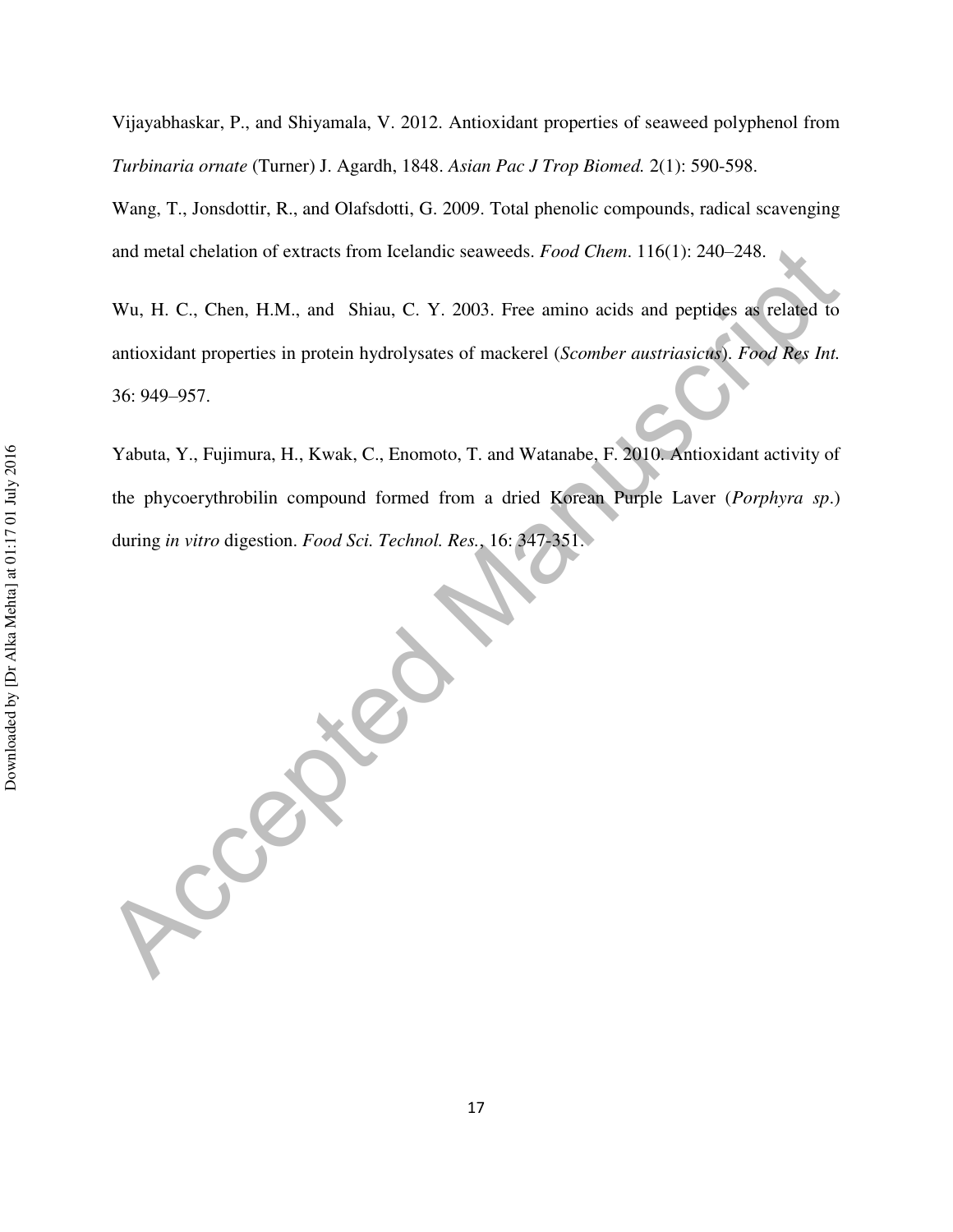**Fig 1:** Radical scavenging ability of aqueous extract of dried nori sheets (AEA) and its pepsin hydrolyzate (PHA). The assay was performed in triplicate (n=3). Values are represented as mean and found to be significant with p-value $<0.05$ .

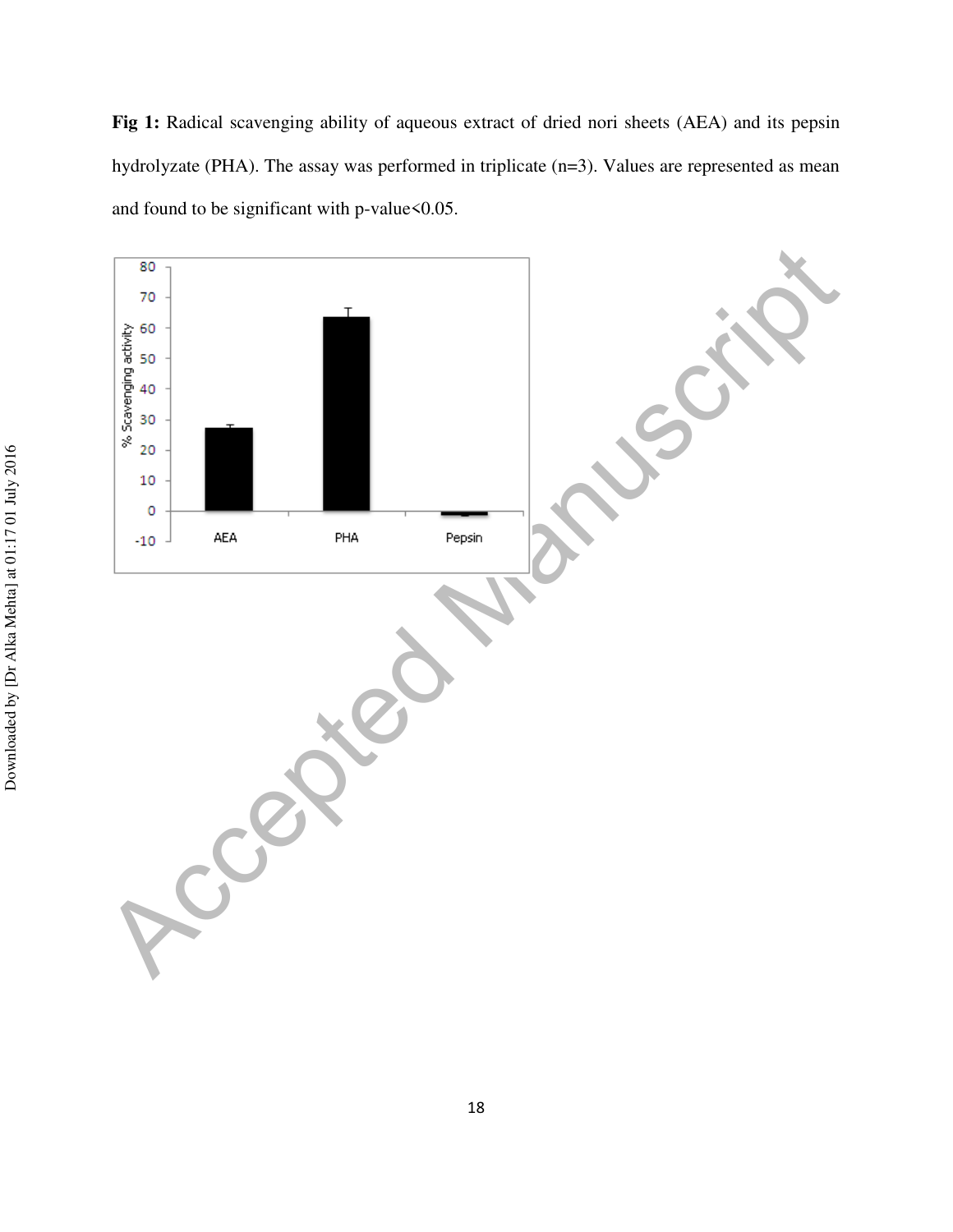

**Fig 2:** Inhibition of lipid per oxidation by AEA, PHA, and pepsin.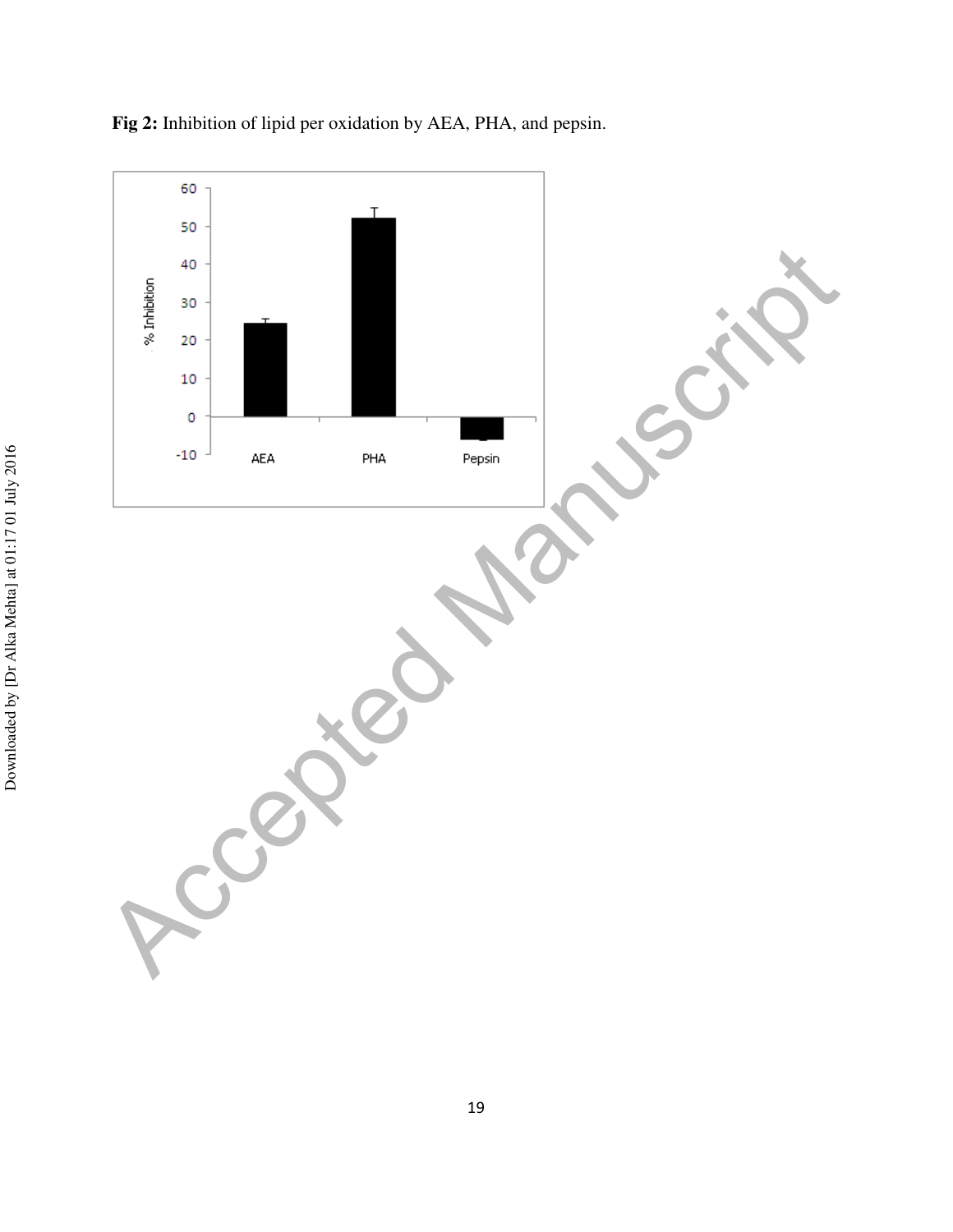

**Fig 3:** Elution profile of pepsin hydrolyzate by size exclusion chromatography (dark line) and DPPH scavenging activities of fractions (dotted line).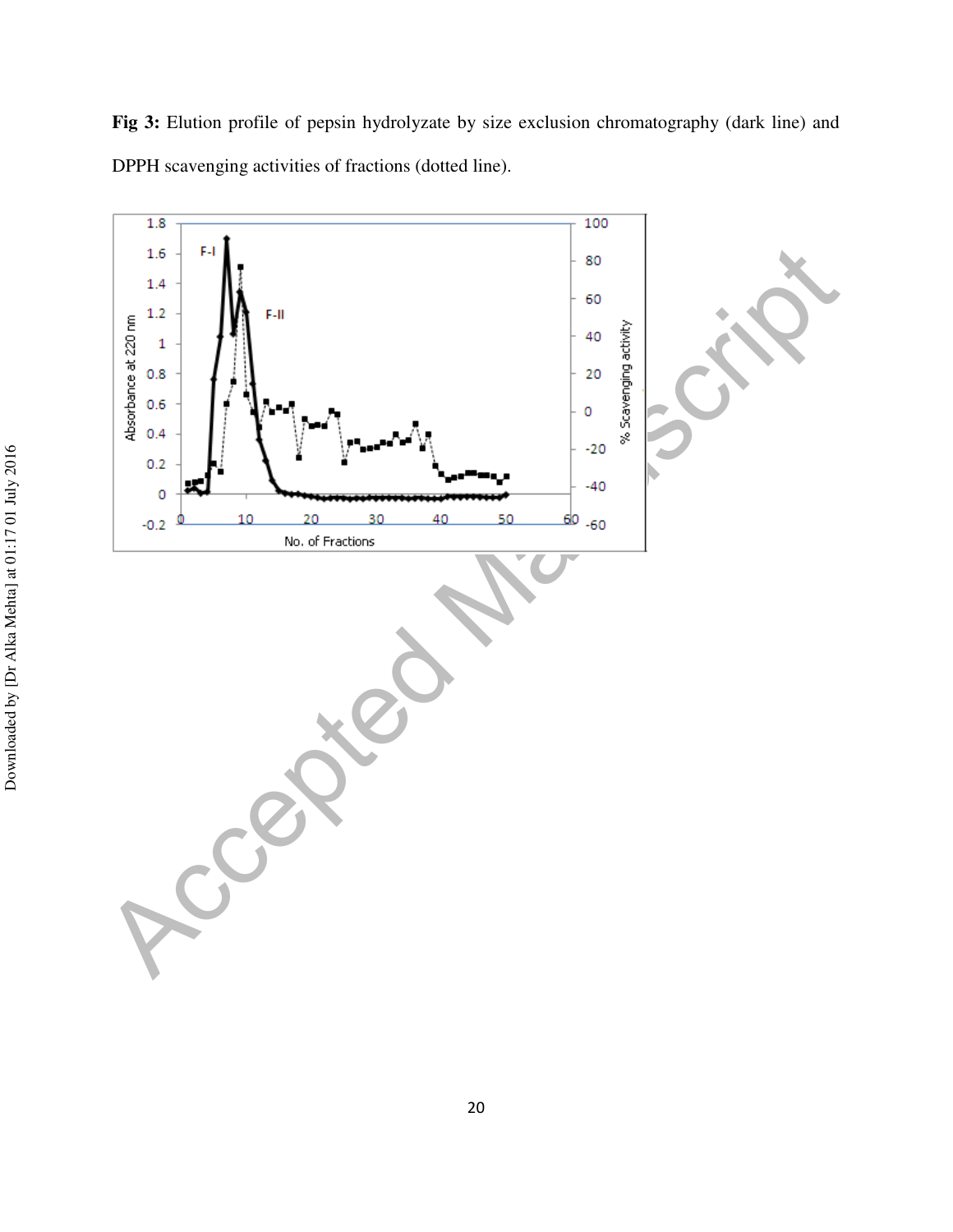**Fig 4:** SDS-PAGE of aqueous extract of nori sheets along with pepsin hydrolyzate and active fraction F-II. Lane *1*- Peak F- II*,* Lane *2-* PHA, Lane *3-* ACA, and Lane *4-* Medium range molecular weight markers. The black arrow shows band of low molecular weight peptides of < 3.0 Kda in Lane 1 and 2.

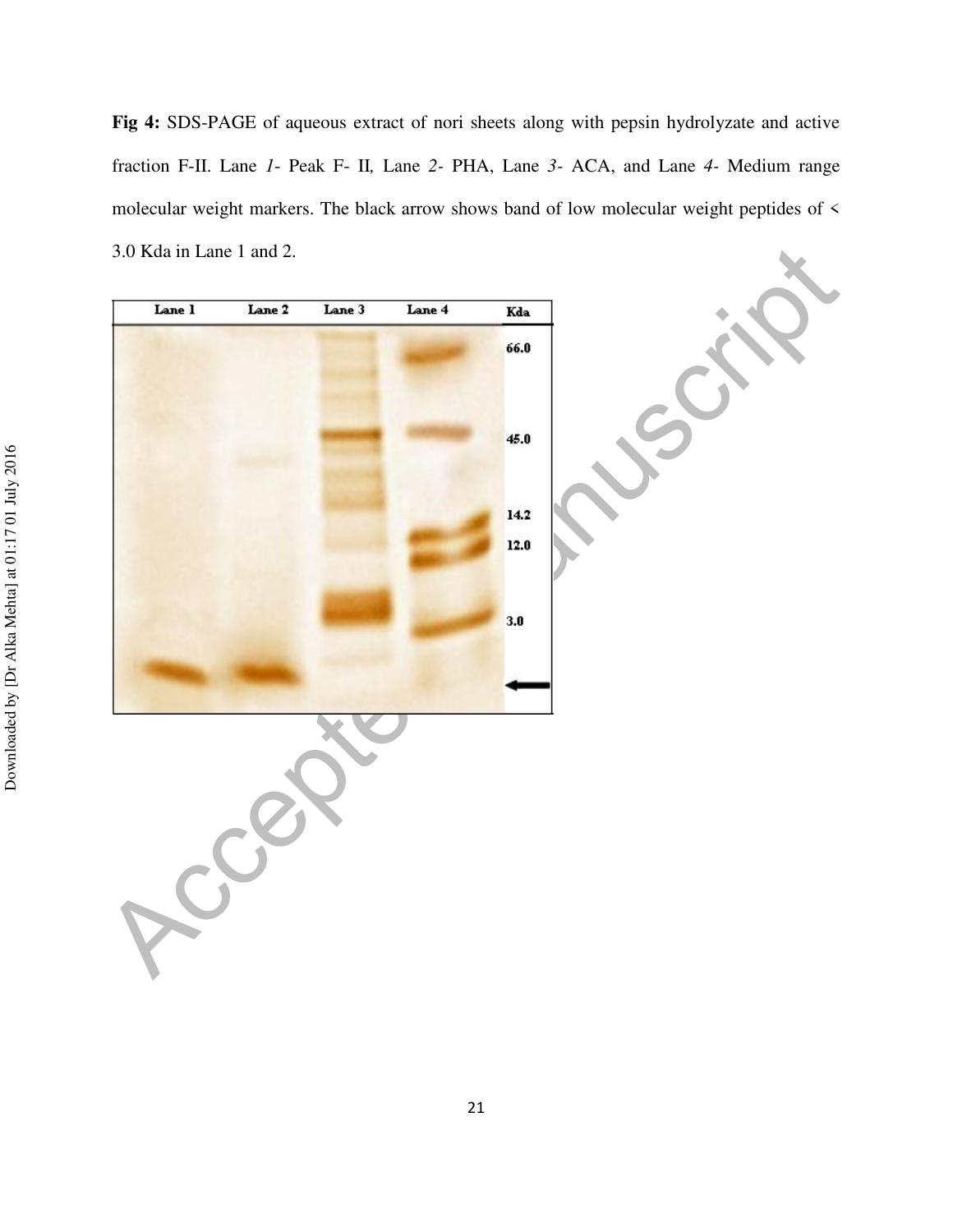**Fig 5:** Comparison of UV-visible absorption spectrum of aqueous extract of nori powder (AEA), pepsin hydrolyzate (PHA), and the low molecular weight fraction obtained after gel filtration (F-II).



Table 1: Reducing power capacity (µg ascorbic acid equivalents) of AEA and PHA<sup>1</sup>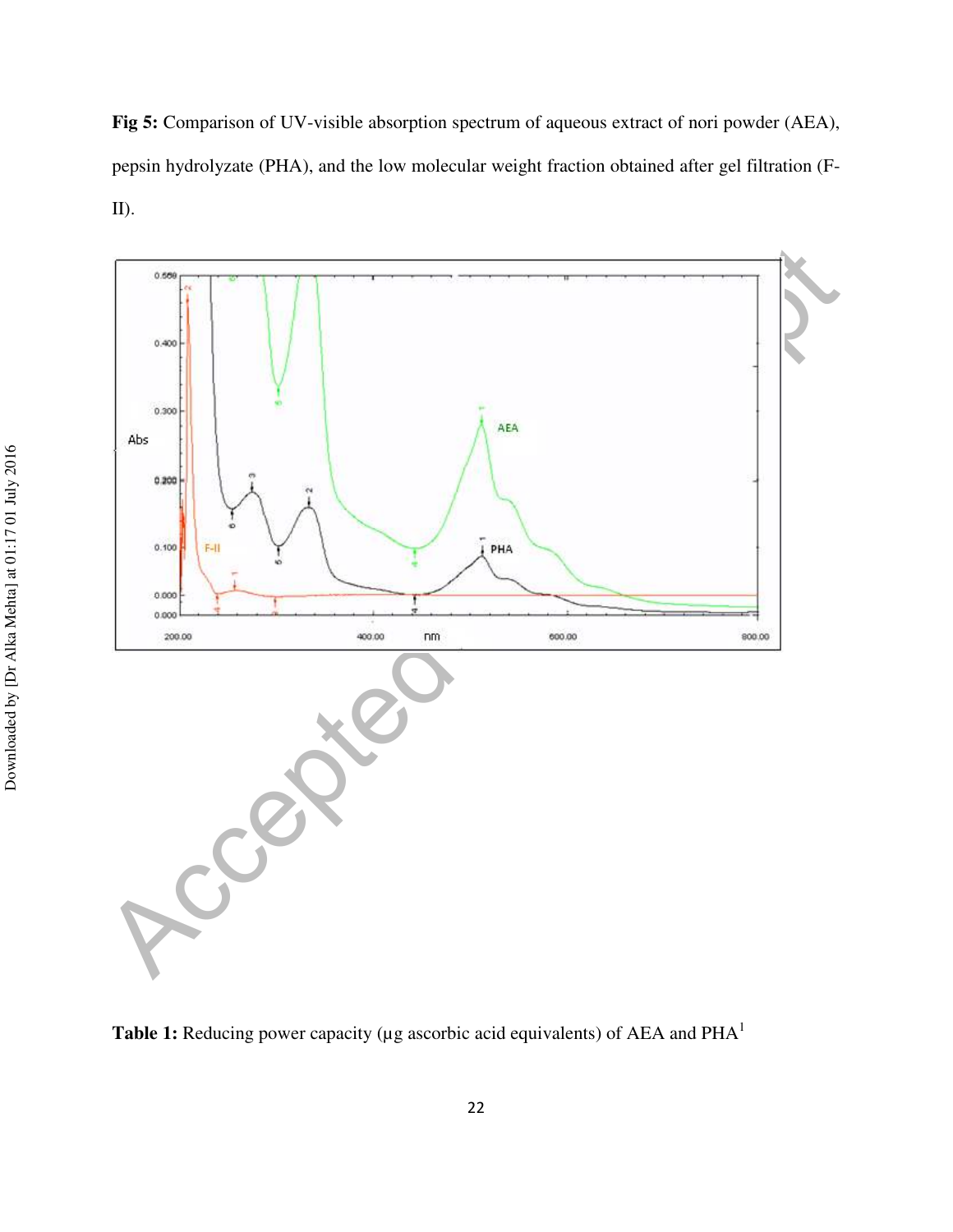| <b>Sample</b> | Average absorbance at<br><b>700nm</b> | <b>Ascorbic acid</b><br>equivalents $(\mu g)$ |
|---------------|---------------------------------------|-----------------------------------------------|
| AEA           | $0.102 \pm 0.005$                     | 8.5                                           |
| PHA           | $0.708 \pm 0.008$                     | 59                                            |

TAIL the values are mean (n=3) ± SD: Standard Deviation. As pepsin does not show any<br>significant activity, it was excluded from the table. <sup>1</sup>All the values are mean  $(n=3) \pm SD$ : Standard Deviation. As pepsin does not show any

significant activity, it was excluded from the table.